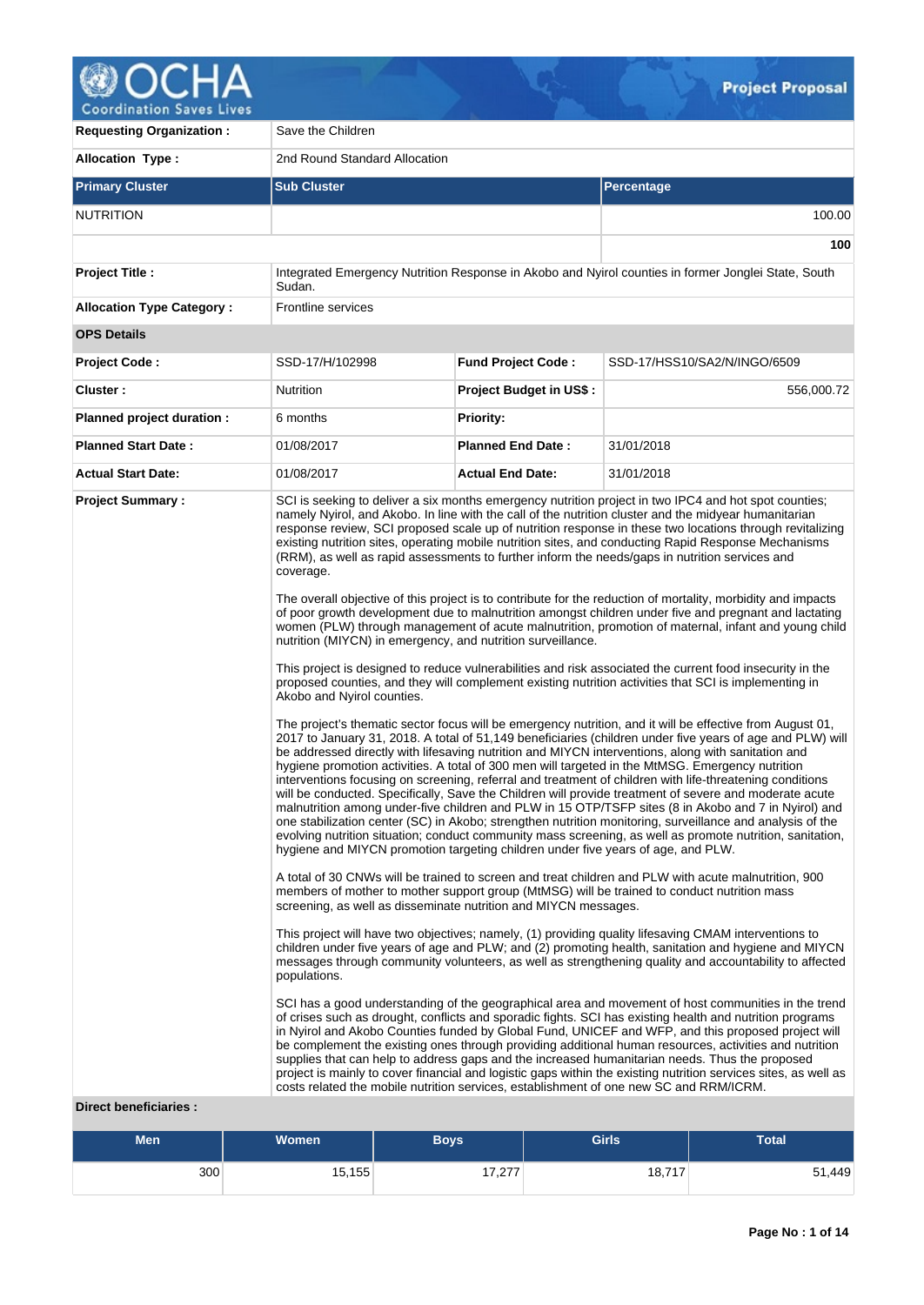#### **Other Beneficiaries :**

| Beneficiary name                                                                                                | <b>Men</b> | Women | <b>Boys</b> | <b>Girls</b> | <b>Total</b> |
|-----------------------------------------------------------------------------------------------------------------|------------|-------|-------------|--------------|--------------|
| Children under 5                                                                                                | 0          | 8,653 | 17.277      | 18.717       | 44.647       |
| Internally Displaced People                                                                                     | 0          | 3,324 |             |              | 3,324        |
| People in Host Communities                                                                                      | 0          | 2,578 |             |              | 2,578        |
| Trainers, Promoters, Caretakers,<br>committee members, etc.                                                     | 300        | 600   |             |              | 900          |
| lista al final del 1990 de la Chiestra de la constitución de la constitución de la constitución de la constituc |            |       |             |              |              |

## **Indirect Beneficiaries :**

SCI will consider and enroll indirect beneficiaries in the nutrition program, A total of 11350 people has ben targeted to reach through the entire program, Internally displaced people, people with chronic illness like people living with HIV, TB patties will be considered in the program.

# **Catchment Population:**

SCI will implement this project in five payam of Nyirol county and in six payam of both West and Akob wets(4 in east Akobo and two in east Akobo). Hence a total of 136 217 people in Nyirol and 146 296 people in Akbo county will be covered in the catchment area of the program implementations.

# **Link with allocation strategy :**

The IPC released in June 2017 categorized Nyirol and Akobo Counties as IPC phase 4 and 3 respectively with very critical food insecurity situation. The IPC state that a dramatic deterioration in the proportion of population having sufficient access to food, with Jonglei in May 2017 continuing to record the lowest level of access to food since April 2016.

SCI is in line with the second round allocation 2017 strategy and nutrition cluster SSHF funding allocation gaps that focusses on the first HRP strategic Objective of saving lives and alleviating suffering through safe access to services with dignity and ensuring communities are capable and prepared to cope with significant threats ,this proposed SCI project will continue to support existence of nutrition services in emergency affected areas through RRM in Nyirol and Akobo as well as scale up and strengthening of the existing sites focusing on under five children and PLWs.

The proposed operational areas are not easily accessible due to insecurity, and geographic factors, and thus SCI will reach them with short term life saving activities through availing integrated programs preventing under nutrition for at least 50% per cent of girls and boys aged 0- 59 months, and PLW in the targeted counties, as well as older people and other vulnerable groups. To ensure the sustainability and create functional nutrition services continues monitoring mechanism capacity mapping will be carried out. The community leaders and the churches will be the key players for information sharing and identification of community workers and HHPs. This relates to Nutrition objective #3, which states: Ensure enhanced needs analysis of the nutrition situation and enhanced monitoring and coordination of response. The activities to be conducted will best demonstrate value for money throughout the implementation period and SCI having been present in Akobo and Nyirol with multi-sectoral program will make nutrition integration smoother. Mainstreaming of gender, protection, AAP (Accountability to Affected Population), and conflict sensitivity to the extent feasible in the circumstances will be taken into account. SCI will strive to optimize the resources available to maximize reach and impact for the fund.

SCI mainstreams HIV/AIDS, gender, environment, and child protection across its projects, and in this project too SCI will ensure those who will involve in the implementation area aware of HIV prevention mechanisms and where to refer themselves for post exposure prophylaxis, implement gender inclusive approaches during recruitment of staff, as well as disaggregation of all project data. SCI will provide educations for beneficiaries on proper disposal of wastes; such as empty bottles and sachets after use of medications, and SCI will ensure all project staff are aware of and signs SCI child protection policy.

## **Sub-Grants to Implementing Partners :**

| <b>Partner Name</b>                                   | <b>Partner Type</b> |  | <b>Budget in US\$</b>       |
|-------------------------------------------------------|---------------------|--|-----------------------------|
|                                                       |                     |  |                             |
| Other funding secured for the same project (to date): |                     |  |                             |
| <b>Other Funding Source</b>                           |                     |  | <b>Other Funding Amount</b> |
|                                                       |                     |  |                             |

#### **Organization focal point :**

| <b>Name</b>                      | <b>Title</b>                                               | <b>Email</b>                       | Phone               |
|----------------------------------|------------------------------------------------------------|------------------------------------|---------------------|
| Bester Mulauzi                   | <b>PDQ Director</b>                                        | bester.mulauzi@savethechildren.org | +211 (0) 922412301  |
| Anteneh Girma                    | <b>Health and Nutrition</b><br><b>Technical Specialist</b> | anteneh.girma@savethechildren.org  | +211 (0) 922412324  |
| Deirdre Keogh                    | <b>Country Director</b>                                    | deirdre.keogh@savethechildren.org  | +211 (0) 922 407 17 |
| <b>Arshad Malik</b>              | Director of Programme<br><b>Operations</b>                 | arshad.malik@savethechildren.org   | +211 (0) 922407227  |
| <b>BACKGROUND</b>                |                                                            |                                    |                     |
| 1. Humanitarian context analysis |                                                            |                                    |                     |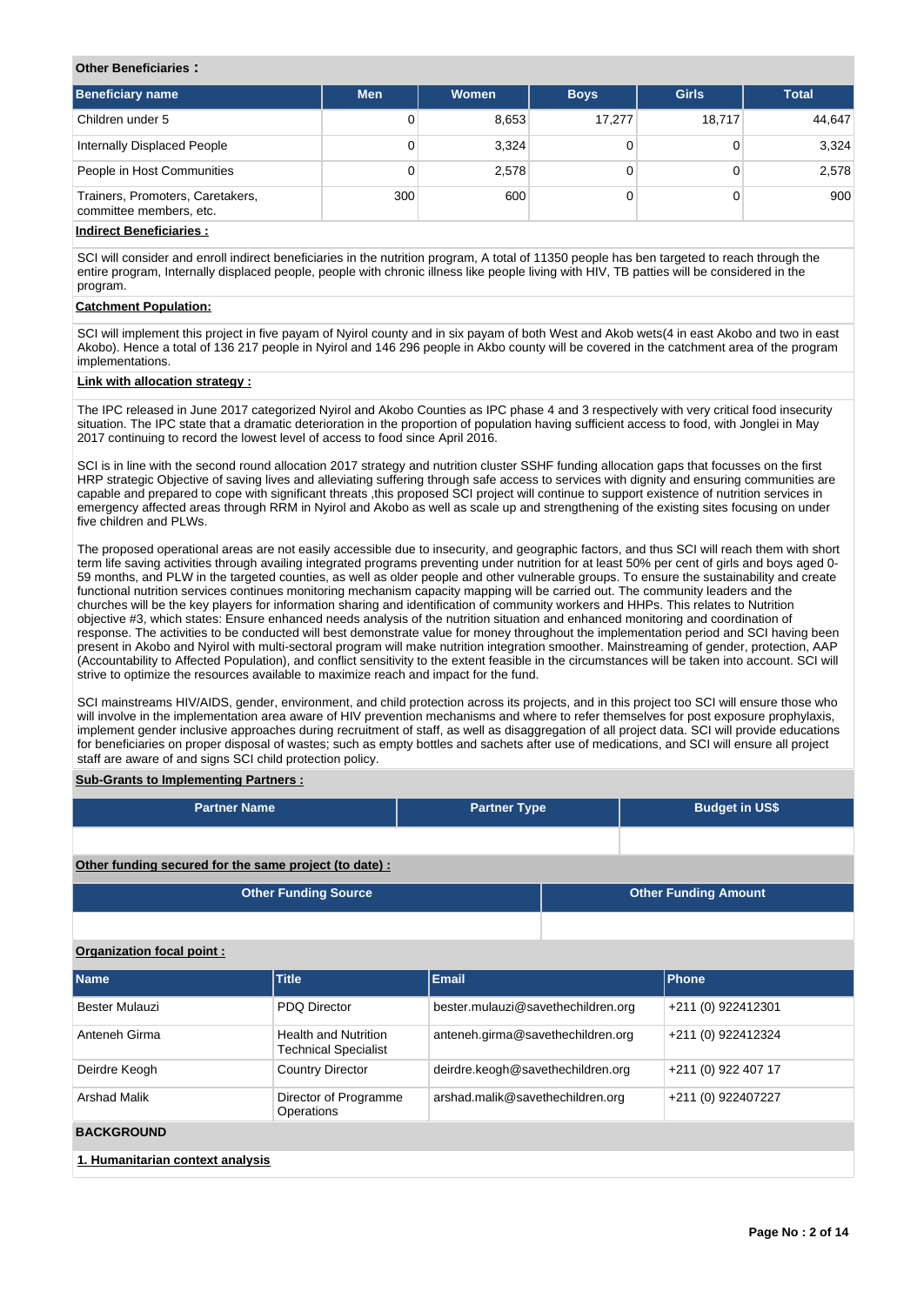Food security in South Sudan has further deteriorated due to armed conflict, economic crisis, and below average harvests that were exhausted well before the ongoing lean season. An estimated 6.01 million (50% of the population) people are expected to be severely food insecure in June-July 2017, compared to 5.5 million (45% of the population) people in May 2017. This is the greatest number of people ever to experience severe food insecurity (IPC Phases 3, 4 and 5) in South Sudan. Though the famine situation in Leer and Mayendit counties that was declared in January 2017 is relatedly improved and , deterioration was in Koch and Panyijiar counties prevented as a result of immediate and sustained multisector humanitarian assistance delivered to the affected population, In June-July 2017, in addition to approximately 45,000 people estimated to be facing Humanitarian Catastrophe in Leer, Koch, Mayendit in former Unity State and Ayod County in former Jonglei state which indicated the catastrophe is expanded geographically, an estimated 1.7 million people are likely to be facing food security emergency (IPC Phase 4) - one-step below Famine on the IPC scale. Based on most likely assumptions of continued armed conflict, food shortages associated with seasonality, and humanitarian assistance delivery constraints .

Generally, the June to September 2017 rainfall performance over many parts of South Sudan is predicted to be near normal . In addition to the loss of agricultural productions and livelihoods, the ongoing conflict and associated causes have also disrupted the market system severely and even impeded the delivery of humanitarian assistance in most parts of the country. The cumulative effect of all these have the potential to result in starvation and famine, displacement, family disintegration and if not intervened will lead to the worst case scenario, many deaths.

Acute malnutrition remains a major public health emergency in several parts of South Sudan. A total of 12 SMART surveys were conducted between March and May 2017, and 10 showed Global Acute Malnutrition Weight-for Height (GAM (WHZ)) prevalence above the WHO emergency threshold of 15%, with a peak of 26.1% in Duk, bordering Extremely Critical classification, and the Levels of acute malnutrition are expected to deteriorate even further as the peak lean season approaches in July. The situation in Akobo and Nyirol according to the IPC June to July classification is in phase 3 and phase 4 respectively. The GAM rates in Akobo was 19.4% (95% CI, 14.5-25.5%), above the emergency threshold level of >15. The poor access to health care services, with increased outbreaks of common health problems including Cholera and Measles, low vaccination and access to basic hygiene and sanitation situation will exacerbated the emergency nutrition situation which lead risk of morbidity and mortality among children , pregnant and lactating mothers and other high risk groups including elders. The malnutrition prevalence in Akobo and Nyirol persisted over the last three years above the emergency threshold. However, with an integrated response funded by SSHF, UNICEF and WFP for the first time In 2016 there was a slight reduction in the malnutrition level. The current allocation will help us to further reduce the prevalence of malnutrition and to save lives of children

# **2. Needs assessment**

• SMART Survey (March to May 2017): A total of 12 SMART surveys were conducted between March and May 2017, and 10 showed Global Acute Malnutrition Weight-for Height (GAM (WHZ)) prevalence above the WHO emergency threshold of 15%, with a peak of 26.1% in Duk, bordering Extremely Critical classification, and the Levels of acute malnutrition are expected to deteriorate even further as the peak lean season approaches in July. Overall GAM rates in the country continue remaining above WHO emergency threshold (>15%)at 12.5% (last year 13%)in this year as . well .In Unity state the highest GAM rate was recorded (27.4%) Followed by Jongle(26.1%) and the lowest GAM was in Western equatorial state 8.1%) .this indicates that their is an immediate need of humanitarian intervention in Jongle state specifically on Nyirol and Akobo.

#### **3. Description Of Beneficiaries**

This allocation seeks to directly reach out to 51,149 beneficiaries with 70% (51,149) boys and girls under five years of age, in both Counties. This is inclusive of children under 5 years of age, IDPs and Host community beneficiaries through screening, treatment and promotion packages. In addition a total of 15,155 PLW will be reached through mass nutrition screening, acute malnutrition management and MIYCN messages. As we seek to promote MIYCN practices which eventually play a big role in reduction of malnutrition related morbidity and mortality rates, under five year boys and girls will be reached with SAM & MAM treatment. Screening will be done to be able to know the malnutrition categories and improve program coverage. Through the surveillance team in the field and technical support from the Juba offices monitoring of the nutrition situation will be given emphasis

**4. Grant Request Justification**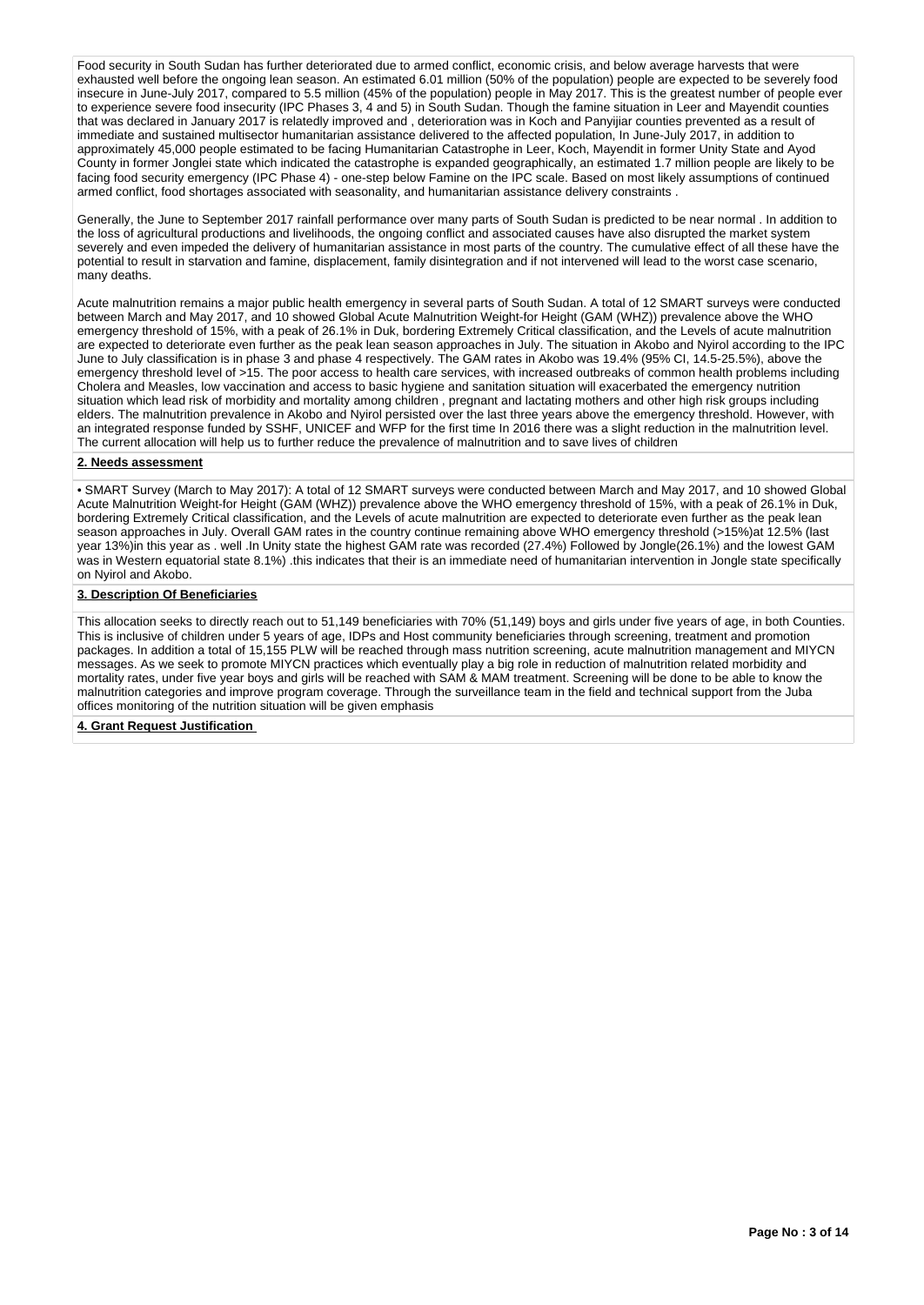The SSHF allocation prioritizes counties with the most severe humanitarian needs, locations with GAM rates substantially exceeding the emergency threshold, and IPC phase 4. The nutrition cluster has identified and recommended about 24 hot spots priority locations for immediate interventions which include Akobo and Nyirol County in the former Jonglei State. In these specific areas the nutrition cluster highlighted that about 133,900. (41,039 MAM PLW, 63,346 MAM U5 children, and 29,515 MAM U5 children) people are already projected to be acutely malnourished which include 5001 in Nyirol, and 6706 in Akobo.

Thus, in line with the call of the nutrition cluster and the midyear humanitarian response review, SCI proposed scale up of life saving emergency nutrition response in Nyirol and Akobo counties.

The proposed project will build on SCI's existing operational presence in these locations. Although SCI has been providing emergency nutrition services in four sites (Alali, Diror, Walgak, Kaikuyi) in Akobo and five sites (Thol, Waat, Pading, Nyambor (2x)) of Nyirol county funded through UNICEF and WFP for prevention and treatment of acute malnutrition. Meanwhile potential aggravating factors; including food insecurity, increasing market prices, widely prevalent open defecation practices, upcoming rainy season that is expected to last from July to October, and low health seeking behaviors, poor hygiene and sanitation and limited access to health services can position further high risk malnutrition.

The insufficient resources (compared with the need), insecurity and intermittent access are also limiting access to basic services in these two counties. Thus SCI proposes to use SSHF funding to scale up and maximize access to life saving nutrition services over a period of six months. This SSHF funding will therefore serve as part of SCI's existing emergency response program enabling SCI to scale-up ongoing nutrition interventions in Akobo, and Nyirol counties in order to meet the increased humanitarian needs.

Cross cutting issues, like gender, HIV and environment, are priority concerns during humanitarian responses, and SCI will mainstream them across its programs. SCI mainstreams gender activities in all its program work through inclusion male and female among staff and volunteers, getting and provision of feedback to different groups on the performance of the project and finding ways to improve it in a consultative manner. Save the Children also mainstreams HIV and environment through its program through ensuring risk of HIV infection is minimized among staff, advising them for post exposure prophylaxis, as well as availing key HIV prevention messages on HIV for staff and project beneficiaries. Save the Children is accountable to the population affected and beneficiaries of the project through advising beneficiaries properly disposes empty boxes, tines and sachets of medications and nutrition commodities

Throughout its operation in these areas, SCI has shown strong continued performance and created good working relations with the local authorities and the community thus creating a sense of ownership for the programs and also active participation in program activities. SCI through the technical and operational team will continue replicating the efforts & coordinate with other partners in the areas with strong commitment to its core vision, mission and values to serve the community as to project implementation strategies.

In summary, this project is designed to reduce vulnerabilities and risk associated with the current food insecurity in the proposed counties, and its activities will be delivered through static, outreach as well as Rapid Response Mechanism (RRM), and they will complement existing nutrition activities that SCI is implementing in Akobo and Nyirol counties

# **5. Complementarity**

This project will be supplemented with other funds ,UNICEF new PCA, and WFP FLA,

## **LOGICAL FRAMEWORK**

## **Overall project objective**

**NUTRITION**

To contribute for the reduction of morbidity and mortality from acute malnutrition through provision of life saving emergency nutrition interventions integrated with health, sanitation and MIYCN promotions to the most vulnerable and at risk populations in Akobo and Nyirol Counties.

SCI will ensure enhanced needs analysis of the nutrition situation and robust monitoring of interventions in order to ensure provision of preventive, curative and promotive nutritive intervention to children 0-59 months (boys and girls) both in host community, and IDPs are available and accessible in Nyirol and Akobo counties.

| וועו ווח טאו                                                                                                                          |                                                                                                      |                                 |
|---------------------------------------------------------------------------------------------------------------------------------------|------------------------------------------------------------------------------------------------------|---------------------------------|
| <b>Cluster objectives</b>                                                                                                             | <b>Strategic Response Plan (SRP) objectives</b>                                                      | <b>Percentage of activities</b> |
| Deliver quality lifesaving management of<br>acute malnutrition for the most vulnerable<br>and at risk.                                | SO1: Save lives and alleviate the suffering of<br>those most in need of assistance and<br>protection | 60                              |
| Increase access to integrated programmes<br>preventing under nutritionfor the most<br>vulnerable and at risk.                         | SO1: Save lives and alleviate the suffering of<br>those most in need of assistance and<br>protection | 20                              |
| Increase access to integrated nutrition,<br>health and WASH FSL responses in counties<br>with critical levels of acute malnutrition.  | SO1: Save lives and alleviate the suffering of<br>those most in need of assistance and<br>protection | 10                              |
| Ensure enhanced analysis of the nutrition<br>situation and robust monitoring and<br>coordination of emergency nutrition<br>responses. | SO1: Save lives and alleviate the suffering of<br>those most in need of assistance and<br>protection | 10 <sup>1</sup>                 |

**Contribution to Cluster/Sector Objectives :** In former Jonglei State, SCI plays a leading role in coordination activities on nutrition at county and state level supporting SMOH and CHDs as well other implementing partners, UNICEF and WFP. The strong presence in the area and acceptance of SCI at community, government and with local partners is strength of SCI and leverage for successful programming. To ensure that we deliver a complete CMAM program efforts are being made through WFP and UNCEF support. The project will follow the cluster coordination structures and improve any areas of gap identified if any. Moreover, the project will be linked to the existing development and emergency projects including ICCM which is being implemented by SCI.

## **Outcome 1**

Improved access and utilization of quality acute malnutrition treatment services, among children 0-59 months boys and girls, and PLW in Akobo and Nyirol Counties

## **Output 1.1**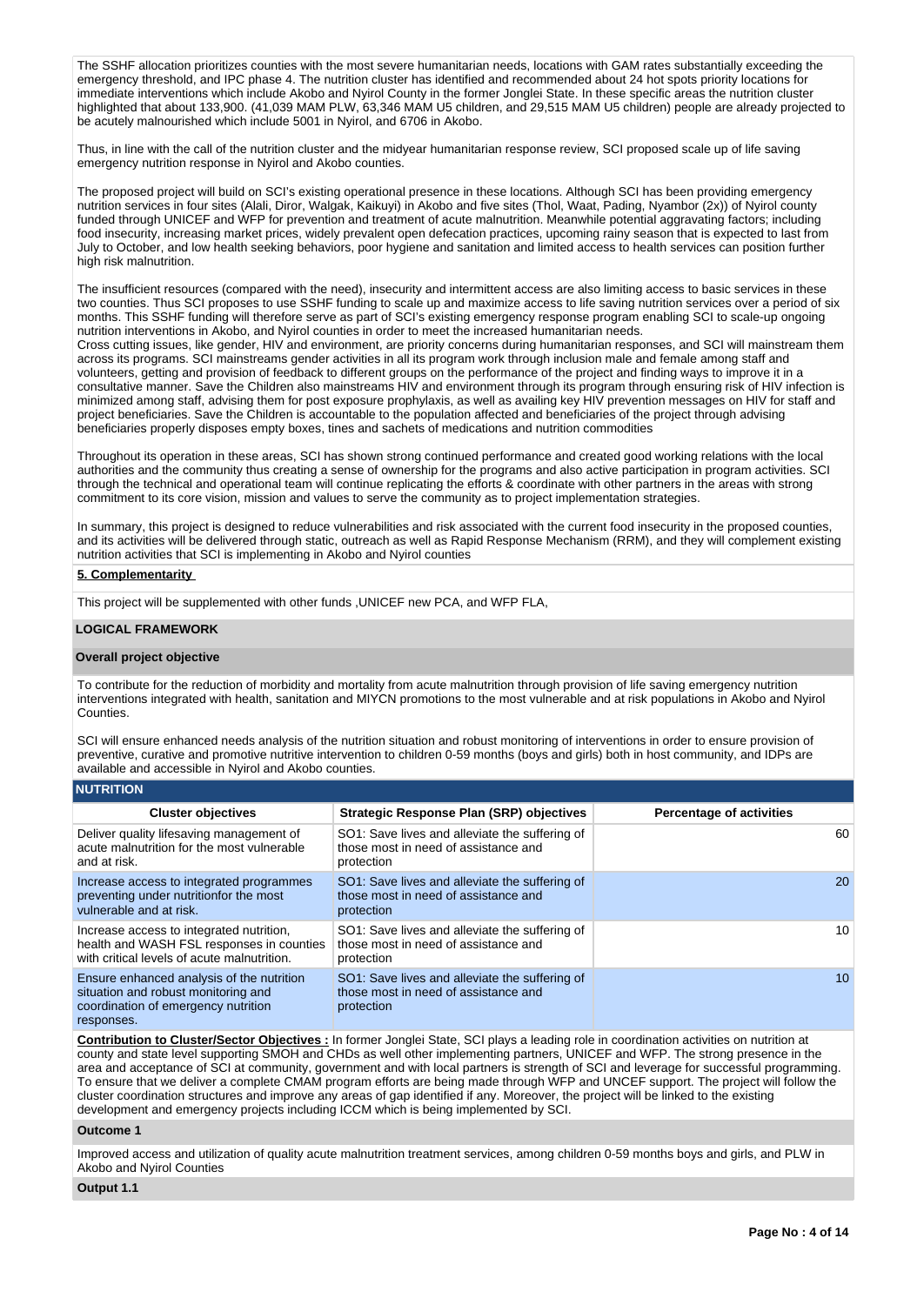# **Description**

Quality lifesaving CMAM interventions to children under five years of age and PLW provided

# **Assumptions & Risks**

The security situation in the operational areas is relatively stable, if to the worst cases scenario security clearance is provided for free movement of the team that enable exception of the proposed activities

# **Indicators**

|                                |                                                                                                           |                                                                                                                                                                                                                                                         | <b>End cycle beneficiaries</b><br>End<br>cycle |  |                   |           |               |  |
|--------------------------------|-----------------------------------------------------------------------------------------------------------|---------------------------------------------------------------------------------------------------------------------------------------------------------------------------------------------------------------------------------------------------------|------------------------------------------------|--|-------------------|-----------|---------------|--|
| Code                           | <b>Cluster</b>                                                                                            | <b>Indicator</b>                                                                                                                                                                                                                                        | <b>Men</b><br>Women                            |  | <b>Boys</b> Girls |           | <b>Target</b> |  |
| Indicator 1.1.1                | <b>NUTRITION</b>                                                                                          | Number of children 6-59 month screened and<br>referred for appropriate treatments                                                                                                                                                                       |                                                |  |                   |           | 51,149        |  |
| Screening reports              | <b>Means of Verification:</b> Progress report                                                             |                                                                                                                                                                                                                                                         |                                                |  |                   |           |               |  |
| Indicator 1.1.2                | <b>NUTRITION</b>                                                                                          | [Frontline] Estimated number of girls and boys (6-<br>59 months) newly admitted with SAM in OTPs and<br>treated with RUTF supplies from the pipeline                                                                                                    |                                                |  | 478               | 517       | 995           |  |
| Progress Reports               | <b>Means of Verification: NIS data base</b>                                                               |                                                                                                                                                                                                                                                         |                                                |  |                   |           |               |  |
| Indicator 1.1.3                | <b>NUTRITION</b>                                                                                          | [Frontline] Estimated number of girls and boys (6-<br>59 months) newly admitted with MAM and treated<br>with RUSF supplies from the pipeline                                                                                                            |                                                |  | 2,74<br>5         | 2,97<br>3 | 5,718         |  |
| Progress Reports               | <b>Means of Verification: NIS data</b>                                                                    |                                                                                                                                                                                                                                                         |                                                |  |                   |           |               |  |
| Indicator 1.1.4                | <b>NUTRITION</b>                                                                                          | Total number of girls and boys (0-59 months)<br>newly admitted with SAM with complication in SC<br>and treated.                                                                                                                                         |                                                |  |                   |           | 199           |  |
| <b>Means of Verification:</b>  |                                                                                                           |                                                                                                                                                                                                                                                         |                                                |  |                   |           |               |  |
| Indicator 1.1.5                | <b>NUTRITION</b>                                                                                          | [Frontline] Number of girls and boys (6-59<br>months) with SAM screened for malaria and<br>tested positive and treated                                                                                                                                  |                                                |  | 140               | 152       | 292           |  |
| Supportive supervision report  | <b>Means of Verification: Progress Report</b>                                                             |                                                                                                                                                                                                                                                         |                                                |  |                   |           |               |  |
| Indicator 1.1.6                | <b>NUTRITION</b>                                                                                          | [Frontline] Percentage of SAM discharged cured<br>(cure rate) out of the total discharged from TFP<br>(OTP/SC) services                                                                                                                                 |                                                |  |                   |           | 75            |  |
|                                | <b>Means of Verification: NIS database</b>                                                                |                                                                                                                                                                                                                                                         |                                                |  |                   |           |               |  |
| Indicator 1.1.7                | NUTRITION                                                                                                 | Number of nutrition sites providing integrated OTP<br>and TSFP services in the same site                                                                                                                                                                |                                                |  |                   |           | 15            |  |
| Supportive supervision Report  | <b>Means of Verification: Progress Report</b>                                                             |                                                                                                                                                                                                                                                         |                                                |  |                   |           |               |  |
| <b>Activities</b>              |                                                                                                           |                                                                                                                                                                                                                                                         |                                                |  |                   |           |               |  |
| Activity 1.1.1                 |                                                                                                           |                                                                                                                                                                                                                                                         |                                                |  |                   |           |               |  |
|                                |                                                                                                           | Conduct mass community and site screening to early identify cases of acute malnutrition and admit them into the CMAM program                                                                                                                            |                                                |  |                   |           |               |  |
| Activity 1.1.2                 |                                                                                                           |                                                                                                                                                                                                                                                         |                                                |  |                   |           |               |  |
|                                |                                                                                                           | Admission and treatment of acute malnourished cases in OTPs, TSFP and SC/ITP sites for an appropriate treatment of acute malnutrition                                                                                                                   |                                                |  |                   |           |               |  |
| Activity 1.1.3                 |                                                                                                           |                                                                                                                                                                                                                                                         |                                                |  |                   |           |               |  |
|                                |                                                                                                           | Distribution of registration books, tally sheets, reporting sheets, and anthropometric equipment to OTP/TSFP sites for proper<br>implementation, monitoring and reporting of CMAM program (this will be need based and for the sites to be reactivated) |                                                |  |                   |           |               |  |
| Activity 1.1.4                 |                                                                                                           |                                                                                                                                                                                                                                                         |                                                |  |                   |           |               |  |
|                                |                                                                                                           | Screening , testing and treating at least 15% of children with SAM for Malaria                                                                                                                                                                          |                                                |  |                   |           |               |  |
| Activity 1.1.5                 |                                                                                                           |                                                                                                                                                                                                                                                         |                                                |  |                   |           |               |  |
|                                |                                                                                                           | Support Children (12-59 Months) get deworming during national immunization days and RRM/ICRM                                                                                                                                                            |                                                |  |                   |           |               |  |
| Activity 1.1.6                 |                                                                                                           |                                                                                                                                                                                                                                                         |                                                |  |                   |           |               |  |
|                                |                                                                                                           | Conduct monthly RRM (participate in ICRM) in hard to reach areas of Akobo and Nyirol Counties                                                                                                                                                           |                                                |  |                   |           |               |  |
| Output 1.2                     |                                                                                                           |                                                                                                                                                                                                                                                         |                                                |  |                   |           |               |  |
| <b>Description</b>             |                                                                                                           |                                                                                                                                                                                                                                                         |                                                |  |                   |           |               |  |
|                                |                                                                                                           | Local capacity to detect, respond and manage emergency nutrition is strengthened in Nyirol and Akobo                                                                                                                                                    |                                                |  |                   |           |               |  |
| <b>Assumptions &amp; Risks</b> |                                                                                                           |                                                                                                                                                                                                                                                         |                                                |  |                   |           |               |  |
| Political stability            | Security of staff movement prevails.<br>Willingness of local community to receive new nutrition services. |                                                                                                                                                                                                                                                         |                                                |  |                   |           |               |  |

# **Indicators**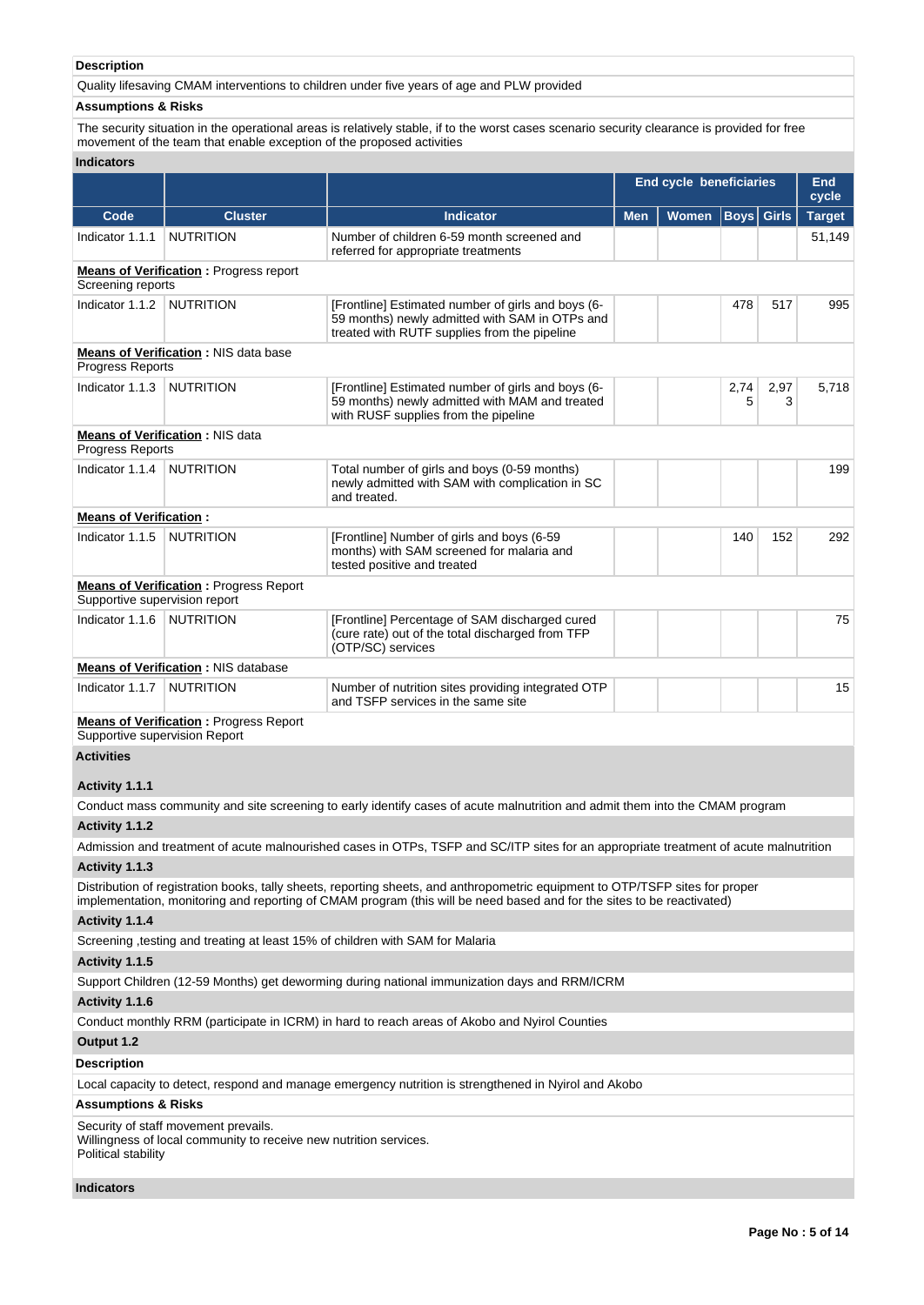|                                |                                                                |                                                                                                                                              |            | <b>End cycle beneficiaries</b> |                   |              |                        |  |  |
|--------------------------------|----------------------------------------------------------------|----------------------------------------------------------------------------------------------------------------------------------------------|------------|--------------------------------|-------------------|--------------|------------------------|--|--|
| Code                           | <b>Cluster</b>                                                 | <b>Indicator</b>                                                                                                                             | <b>Men</b> | Women                          | <b>Boys</b>       | <b>Girls</b> | cycle<br><b>Target</b> |  |  |
| Indicator 1.2.1                | <b>NUTRITION</b>                                               | Number of project staff trained on management<br>acute malnutrition (SAM and MAM) based on the<br>new CMAM and MIYCN quidelines              |            |                                |                   |              | 30                     |  |  |
|                                | <b>Means of Verification: Training Report</b>                  |                                                                                                                                              |            |                                |                   |              |                        |  |  |
| Indicator 1.2.2                | <b>NUTRITION</b>                                               | Number of HHP/Volunteers trained on prevention<br>management acute malnutrition (SAM and MAM)<br>based on the new CMAM and MIYCN guidelines  |            |                                |                   |              | 60                     |  |  |
| Progress Report                | <b>Means of Verification:</b> Training Report                  |                                                                                                                                              |            |                                |                   |              |                        |  |  |
| Indicator 1.2.3                | <b>NUTRITION</b>                                               | [Frontline] Number of functional mother-to-mother<br>support groups                                                                          |            |                                |                   |              | 900                    |  |  |
| Supportive supervision reports | <b>Means of Verification:</b> Progress Reports                 |                                                                                                                                              |            |                                |                   |              |                        |  |  |
| Indicator 1.2.4                | NUTRITION                                                      | Proportion of OTP/TSFP with functional hand<br>washing facilities and latrine                                                                |            |                                |                   |              | 100                    |  |  |
| Supportive supervision Reports | <b>Means of Verification: Progress Reports</b>                 |                                                                                                                                              |            |                                |                   |              |                        |  |  |
| Indicator 1.2.5                | <b>NUTRITION</b>                                               | [Frontline] Number of nutrition sites having<br>required number of OTP and TSFP staff                                                        |            |                                |                   |              | 15                     |  |  |
| Supportive supervision report  | <b>Means of Verification: Progress Report</b>                  |                                                                                                                                              |            |                                |                   |              |                        |  |  |
| <b>Activities</b>              |                                                                |                                                                                                                                              |            |                                |                   |              |                        |  |  |
| Activity 1.2.1                 |                                                                |                                                                                                                                              |            |                                |                   |              |                        |  |  |
|                                |                                                                | Refresher training for CNWs and SCI staff on CMAM and MIYCN protocols                                                                        |            |                                |                   |              |                        |  |  |
| Activity 1.2.2                 |                                                                |                                                                                                                                              |            |                                |                   |              |                        |  |  |
|                                |                                                                | Provide minor rehabilitation of OTP/TSFP sites, as well as establish one new SC                                                              |            |                                |                   |              |                        |  |  |
| Activity 1.2.3                 |                                                                |                                                                                                                                              |            |                                |                   |              |                        |  |  |
|                                |                                                                | Rehabilitate WASH facilities at OTP/TSFP sites, as well as provide hygiene and sanitation items for OTP/TSFP sites                           |            |                                |                   |              |                        |  |  |
| Activity 1.2.4                 |                                                                |                                                                                                                                              |            |                                |                   |              |                        |  |  |
| <b>MIYCN</b> guidelines        |                                                                | Provide orientation to HHP/Volunteers on prevention management acute malnutrition (SAM and MAM) based on the new CMAM and                    |            |                                |                   |              |                        |  |  |
| Activity 1.2.5                 |                                                                |                                                                                                                                              |            |                                |                   |              |                        |  |  |
|                                |                                                                | Ensure all the 15 nutrition services points have at least two CNWs (staff time budgeted and deployed)                                        |            |                                |                   |              |                        |  |  |
| Activity 1.2.6                 |                                                                |                                                                                                                                              |            |                                |                   |              |                        |  |  |
| protection unit]               |                                                                | Provide PFA (psychological first aid training for children) training to CNWs and other nutrition staff [budgeted internal under SCI's        |            |                                |                   |              |                        |  |  |
| Activity 1.2.7                 |                                                                |                                                                                                                                              |            |                                |                   |              |                        |  |  |
|                                | ------[budgeted internally through SCI's protection unit]      | Establish help desk in each OTP to ensure children in need of protection are early identified and supported/referred where there is services |            |                                |                   |              |                        |  |  |
| <b>Outcome 2</b>               |                                                                |                                                                                                                                              |            |                                |                   |              |                        |  |  |
|                                | nutrition practices are improved.                              | Acute malnutrition among children boys and girls 0-59 months and PLW in Akobo and Nyirol counties is reduced ,prevented, and optimal         |            |                                |                   |              |                        |  |  |
| Output 2.1                     |                                                                |                                                                                                                                              |            |                                |                   |              |                        |  |  |
| <b>Description</b>             |                                                                |                                                                                                                                              |            |                                |                   |              |                        |  |  |
|                                | Integrated MIYCN, sanitation and hygiene promotion is promoted |                                                                                                                                              |            |                                |                   |              |                        |  |  |
| <b>Assumptions &amp; Risks</b> |                                                                |                                                                                                                                              |            |                                |                   |              |                        |  |  |
|                                | Security prevails to allow effective outreaches                | HHP and Mothers continue to participate in the MIYCF/E messaging activities.                                                                 |            |                                |                   |              |                        |  |  |
| <b>Indicators</b>              |                                                                |                                                                                                                                              |            |                                |                   |              |                        |  |  |
|                                |                                                                |                                                                                                                                              |            | <b>End cycle beneficiaries</b> |                   |              | <b>End</b><br>cycle    |  |  |
| Code                           | <b>Cluster</b>                                                 | <b>Indicator</b>                                                                                                                             | <b>Men</b> | <b>Women</b>                   | <b>Boys</b> Girls |              | <b>Target</b>          |  |  |
| Indicator 2.1.1                | <b>NUTRITION</b>                                               | Number of community members reached with<br>health, sanitation, hygiene and MIYCN messages                                                   |            |                                |                   |              | 42,309                 |  |  |
| <b>Sensitization Reports</b>   | <b>Means of Verification:</b> Progress Reports                 |                                                                                                                                              |            |                                |                   |              |                        |  |  |
| Indicator 2.1.2                | <b>NUTRITION</b>                                               | [Frontline] Number of health workers trained in<br>Infant and Young Child Feeding                                                            | 30         | 30                             |                   |              | 60                     |  |  |

Infant and Young Child Feeding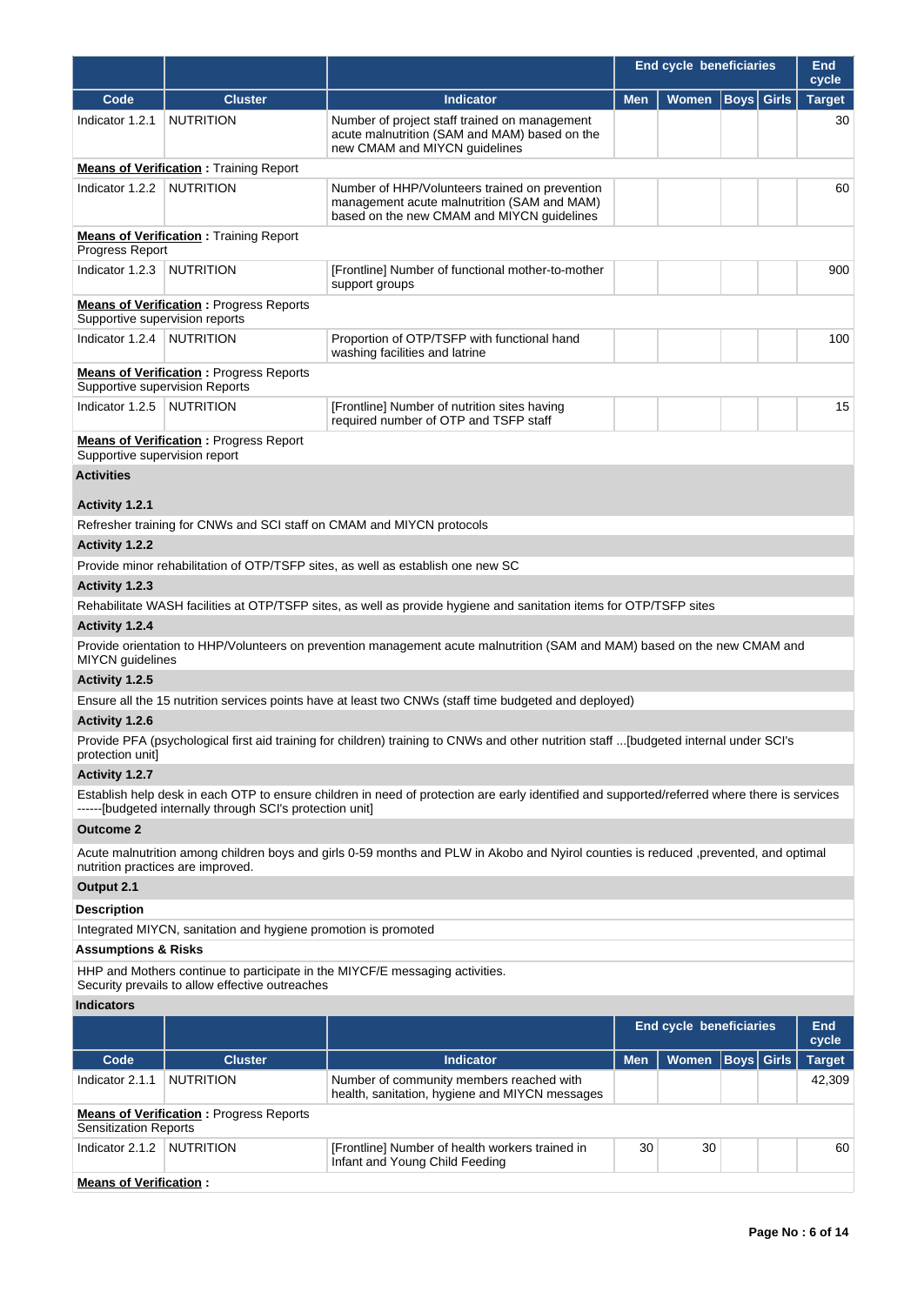| Indicator 2.1.3                | <b>NUTRITION</b>                                                  | [Frontline] Percentage of PLWs/care givers who<br>are aware of their rights and entitlements with<br>respect to nutrition programs |     |                         |                   | 0                   |
|--------------------------------|-------------------------------------------------------------------|------------------------------------------------------------------------------------------------------------------------------------|-----|-------------------------|-------------------|---------------------|
|                                | <b>Means of Verification:</b> Exit interview, Supervision resport |                                                                                                                                    |     |                         |                   |                     |
| Indicator 2.1.4                | <b>NUTRITION</b>                                                  | [Frontline] Percentage of PLWs who consider the<br>complaints mechanisms effective, Confidential<br>and safe.                      |     |                         |                   | 0                   |
|                                | <b>Means of Verification:</b> Monthly report, incident report,    |                                                                                                                                    |     |                         |                   |                     |
| <b>Activities</b>              |                                                                   |                                                                                                                                    |     |                         |                   |                     |
| Activity 2.1.1                 |                                                                   |                                                                                                                                    |     |                         |                   |                     |
| practices                      |                                                                   | Continue supporting existing MtMSGs and form additional groups in Akobo and Nyirol counties to help and improve optimal MIYCN      |     |                         |                   |                     |
| Activity 2.1.2                 |                                                                   |                                                                                                                                    |     |                         |                   |                     |
| Activity 2.1.3                 |                                                                   | Conduct monthly community sensitization with key sanitation, hygiene, nutrition and MIYCN key messages                             |     |                         |                   |                     |
|                                |                                                                   | Provide non-monetary incentives (such as soaps and mosquitoes nets) for the MtMSGs                                                 |     |                         |                   |                     |
| Activity 2.1.4                 |                                                                   |                                                                                                                                    |     |                         |                   |                     |
|                                | Conduct MIYCN-E training for a total of 30 Staff.                 |                                                                                                                                    |     |                         |                   |                     |
| Activity 2.1.5                 |                                                                   |                                                                                                                                    |     |                         |                   |                     |
|                                | Distribute culturally sensitive IEC materials on MIYCN            |                                                                                                                                    |     |                         |                   |                     |
| Activity 2.1.6                 |                                                                   |                                                                                                                                    |     |                         |                   |                     |
|                                |                                                                   | Conduct community briefing about the program and ensure they understand the criteria to be enrolled in the program.                |     |                         |                   |                     |
| Outcome 3                      |                                                                   |                                                                                                                                    |     |                         |                   |                     |
|                                |                                                                   | Ensure enhanced Needs analysis of Nutrition situation and Monitoring of effective programming                                      |     |                         |                   |                     |
| Output 3.1                     |                                                                   |                                                                                                                                    |     |                         |                   |                     |
| <b>Description</b>             |                                                                   |                                                                                                                                    |     |                         |                   |                     |
|                                |                                                                   |                                                                                                                                    |     |                         |                   |                     |
|                                |                                                                   | Adequate nutrition information that can guide the design, implementation and follow up of nutrition interventions are generated    |     |                         |                   |                     |
| <b>Assumptions &amp; Risks</b> |                                                                   |                                                                                                                                    |     |                         |                   |                     |
|                                |                                                                   | Security will allow for surveys to be conducted in Akobo and Nyirol Counties.                                                      |     |                         |                   |                     |
| <b>Indicators</b>              |                                                                   |                                                                                                                                    |     |                         |                   |                     |
|                                |                                                                   |                                                                                                                                    |     | End cycle beneficiaries |                   | <b>End</b><br>cycle |
| Code                           | <b>Cluster</b>                                                    | <b>Indicator</b>                                                                                                                   | Men | Women                   | <b>Boys Girls</b> | <b>Target</b>       |
| Indicator 3.1.1                | <b>NUTRITION</b>                                                  | [Frontline] Number of pre and post SMART<br>surveys undertaken                                                                     |     |                         |                   | 2                   |
|                                | <b>Means of Verification: Survey Report</b>                       |                                                                                                                                    |     |                         |                   |                     |
| Indicator 3.1.2   NUTRITION    |                                                                   | Number of NIS reports shared (per county)                                                                                          |     |                         |                   | 6                   |
|                                | <b>Means of Verification: NIS Report</b>                          |                                                                                                                                    |     |                         |                   |                     |
| Indicator 3.1.3                | NUTRITION                                                         | Timeliness and completeness of NIS reports<br>(Percentage)                                                                         |     |                         |                   | 85                  |
| <b>Performance Review</b>      | <b>Means of Verification: NIS Report</b>                          |                                                                                                                                    |     |                         |                   |                     |
| <b>Activities</b>              |                                                                   |                                                                                                                                    |     |                         |                   |                     |
| Activity 3.1.1                 |                                                                   |                                                                                                                                    |     |                         |                   |                     |
|                                | Conduct 2 SMART surveys, one in Akobo and Nyirol County           |                                                                                                                                    |     |                         |                   |                     |
| Activity 3.1.2                 |                                                                   |                                                                                                                                    |     |                         |                   |                     |
|                                |                                                                   | Continue conducting Nutrition Surveillance across the nutrition services points (project area)                                     |     |                         |                   |                     |
| Activity 3.1.3                 |                                                                   |                                                                                                                                    |     |                         |                   |                     |
|                                |                                                                   | Number of Compile and submited NIS reports to the nutrition cluster, CHD and SMoH                                                  |     |                         |                   |                     |
| <b>Additional Targets:</b>     |                                                                   |                                                                                                                                    |     |                         |                   |                     |

# **M & R**

# **Monitoring & Reporting plan**

SCI has in place a strong monitoring, evaluation, accountability and learning framework which will be used to ensure that the project generates information for management decision for ongoing, corrective actions, accountability to the donor and beneficiaries and to generate program learning. The system will encompass regular monitoring, quality benchmark monitoring, accountability systems and systematic learning

**Workplan**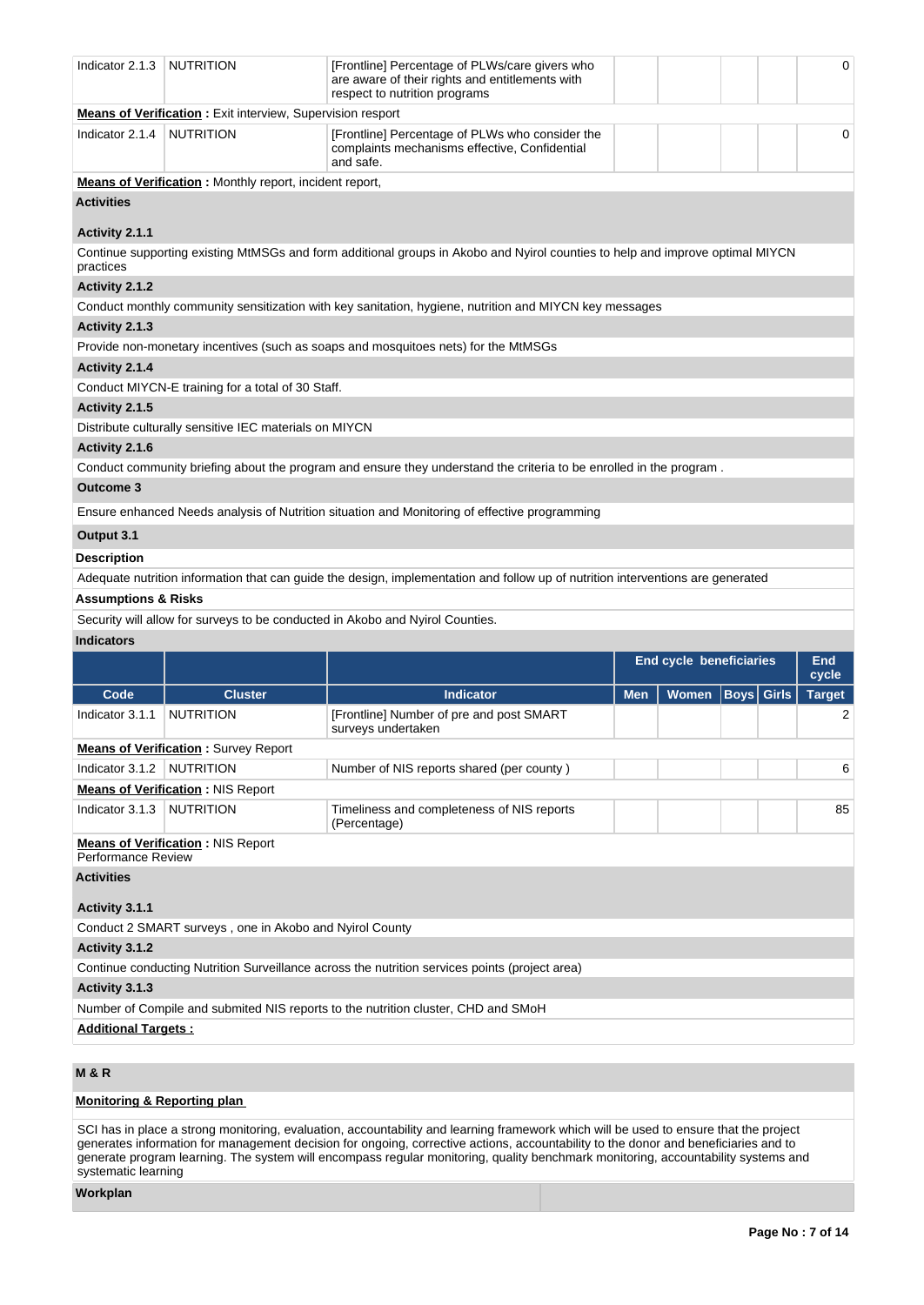| Activitydescription                                                                                                                                                                                                                               | Year         | 1            | $\mathbf{2}$ | 3 | 4 | 5 | 6 | 7 | 8        | 9            |              | $10$ 11 12              |              |
|---------------------------------------------------------------------------------------------------------------------------------------------------------------------------------------------------------------------------------------------------|--------------|--------------|--------------|---|---|---|---|---|----------|--------------|--------------|-------------------------|--------------|
| Activity 1.1.1: Conduct mass community and site screening to early identify cases<br>of acute malnutrition and admit them into the CMAM program                                                                                                   | 2017         |              |              |   |   |   |   |   | $\times$ | X.           | X.           | $\mathsf{X} \mathsf{X}$ |              |
|                                                                                                                                                                                                                                                   | 2018         | X            |              |   |   |   |   |   |          |              |              |                         |              |
| Activity 1.1.2: Admission and treatment of acute malnourished cases in OTPs,<br>TSFP and SC/ITP sites for an appropriate treatment of acute malnutrition                                                                                          | 2017         |              |              |   |   |   |   |   | X.       | X.           | ΙX.          | $\mathsf{X} \mathsf{X}$ |              |
|                                                                                                                                                                                                                                                   | 2018         | X            |              |   |   |   |   |   |          |              |              |                         |              |
| Activity 1.1.3: Distribution of registration books, tally sheets, reporting sheets, and<br>anthropometric equipment to OTP/TSFP sites for proper implementation,<br>monitoring and reporting of CMAM program (this will be need based and for the | 2017<br>2018 | X            |              |   |   |   |   |   | $\times$ | <b>X</b>     | ΙX.          | $\mathsf{X} \mathsf{X}$ |              |
| sites to be reactivated)                                                                                                                                                                                                                          |              |              |              |   |   |   |   |   |          |              |              |                         |              |
| Activity 1.1.4: Screening , testing and treating at least 15% of children with SAM for<br>Malaria                                                                                                                                                 | 2017<br>2018 | X            |              |   |   |   |   |   | X.       | X.           | ΙX.          | $\mathsf{X}$            | $\mathsf{X}$ |
|                                                                                                                                                                                                                                                   |              |              |              |   |   |   |   |   |          |              |              | $\mathsf{X}$            | $\mathsf{X}$ |
| Activity 1.1.5: Support Children (12-59 Months) get deworming during national<br>immunization days and RRM/ICRM                                                                                                                                   | 2017<br>2018 | X            |              |   |   |   |   |   | X.       | X.           | X.           |                         |              |
| Activity 1.1.6: Conduct monthly RRM (participate in ICRM) in hard to reach areas                                                                                                                                                                  | 2017         |              |              |   |   |   |   |   | $\times$ | $\mathsf{X}$ |              | $ X $ $ X $             |              |
| of Akobo and Nyirol Counties                                                                                                                                                                                                                      | 2018         | X            |              |   |   |   |   |   |          |              |              |                         |              |
| Activity 1.2.1: Refresher training for CNWs and SCI staff on CMAM and MIYCN                                                                                                                                                                       | 2017         |              |              |   |   |   |   |   | $\times$ | X            |              | $X \mid X \mid X$       |              |
| protocols                                                                                                                                                                                                                                         |              |              |              |   |   |   |   |   |          |              |              |                         |              |
|                                                                                                                                                                                                                                                   | 2018         | X            |              |   |   |   |   |   |          |              |              |                         |              |
| Activity 1.2.2: Provide minor rehabilitation of OTP/TSFP sites, as well as establish<br>one new SC                                                                                                                                                | 2017         |              |              |   |   |   |   |   | X.       | <b>X</b>     | $\mathsf{X}$ | $\mathsf{X} \mathsf{X}$ |              |
|                                                                                                                                                                                                                                                   | 2018         | X            |              |   |   |   |   |   |          |              |              |                         |              |
| Activity 1.2.3: Rehabilitate WASH facilities at OTP/TSFP sites, as well as provide<br>hygiene and sanitation items for OTP/TSFP sites                                                                                                             | 2017         |              |              |   |   |   |   |   | X.       | X.           | $\mathsf{X}$ | $\mathsf{X} \mathsf{X}$ |              |
|                                                                                                                                                                                                                                                   | 2018         | X            |              |   |   |   |   |   |          |              |              |                         |              |
| Activity 1.2.4: Provide orientation to HHP/Volunteers on prevention management<br>acute malnutrition (SAM and MAM) based on the new CMAM and MIYCN                                                                                                | 2017         | X            |              |   |   |   |   |   | $\times$ | X.           | ΙX.          | $\mathsf{X} \mathsf{X}$ |              |
| guidelines                                                                                                                                                                                                                                        | 2018         |              |              |   |   |   |   |   |          |              |              |                         |              |
| Activity 1.2.5: Ensure all the 15 nutrition services points have at least two CNWs<br>(staff time budgeted and deployed)                                                                                                                          | 2017<br>2018 | X            |              |   |   |   |   |   | X.       | X.           | $\mathsf{X}$ | $\mathsf{X} \mathsf{X}$ |              |
|                                                                                                                                                                                                                                                   |              |              |              |   |   |   |   |   |          |              |              |                         |              |
| Activity 1.2.6: Provide PFA (psychological first aid training for children) training to<br>CNWs and other nutrition staff  [budgeted internal under SCI's protection unit]                                                                        | 2017<br>2018 | $\mathsf{X}$ |              |   |   |   |   |   | X.       | X            | X            | $\times$                | $\mathsf{X}$ |
|                                                                                                                                                                                                                                                   |              |              |              |   |   |   |   |   |          |              |              |                         |              |
| Activity 1.2.7: Establish help desk in each OTP to ensure children in need of<br>protection are early identified and supported/referred where there is services ------<br>[budgeted internally through SCI's protection unit]                     | 2017<br>2018 | X            |              |   |   |   |   |   | X.       | X.           |              | $X \mid X \mid X$       |              |
|                                                                                                                                                                                                                                                   |              |              |              |   |   |   |   |   |          |              |              |                         |              |
| Activity 2.1.1: Continue supporting existing MtMSGs and form additional groups in<br>Akobo and Nyirol counties to help and improve optimal MIYCN practices                                                                                        | 2017         |              |              |   |   |   |   |   | $X \mid$ | X.           |              | $X \mid X \mid X$       |              |
|                                                                                                                                                                                                                                                   | 2018         | X            |              |   |   |   |   |   |          |              |              |                         |              |
| Activity 2.1.2: Conduct monthly community sensitization with key sanitation,<br>hygiene, nutrition and MIYCN key messages                                                                                                                         | 2017         |              |              |   |   |   |   |   | $\times$ | X            |              | $x \times x$            |              |
|                                                                                                                                                                                                                                                   | 2018         | X            |              |   |   |   |   |   |          |              |              |                         |              |
| Activity 2.1.3: Provide non-monetary incentives (such as soaps and mosquitoes<br>nets) for the MtMSGs                                                                                                                                             | 2017         |              |              |   |   |   |   |   | X.       | X.           | $\mathsf{X}$ | X                       | $\mathsf{X}$ |
|                                                                                                                                                                                                                                                   | 2018         | X            |              |   |   |   |   |   |          |              |              |                         |              |
| Activity 2.1.4: Conduct MIYCN-E training for a total of 30 Staff.                                                                                                                                                                                 | 2017         |              |              |   |   |   |   |   | $\times$ | X.           | $\mathsf{X}$ | $X$ $X$                 |              |
|                                                                                                                                                                                                                                                   | 2018         | X            |              |   |   |   |   |   |          |              |              |                         |              |
| Activity 2.1.5: Distribute culturally sensitive IEC materials on MIYCN                                                                                                                                                                            | 2017         |              |              |   |   |   |   |   | X I      | X.           | $\mathsf{X}$ | $X$ $X$                 |              |
|                                                                                                                                                                                                                                                   | 2018         | X            |              |   |   |   |   |   |          |              |              |                         |              |
| Activity 3.1.1: Conduct 2 SMART surveys, one in Akobo and Nyirol County                                                                                                                                                                           | 2017         |              |              |   |   |   |   |   | X.       | X            | $\mathsf{X}$ | $\mathsf{X}$            | X            |
|                                                                                                                                                                                                                                                   | 2018         | X            |              |   |   |   |   |   |          |              |              |                         |              |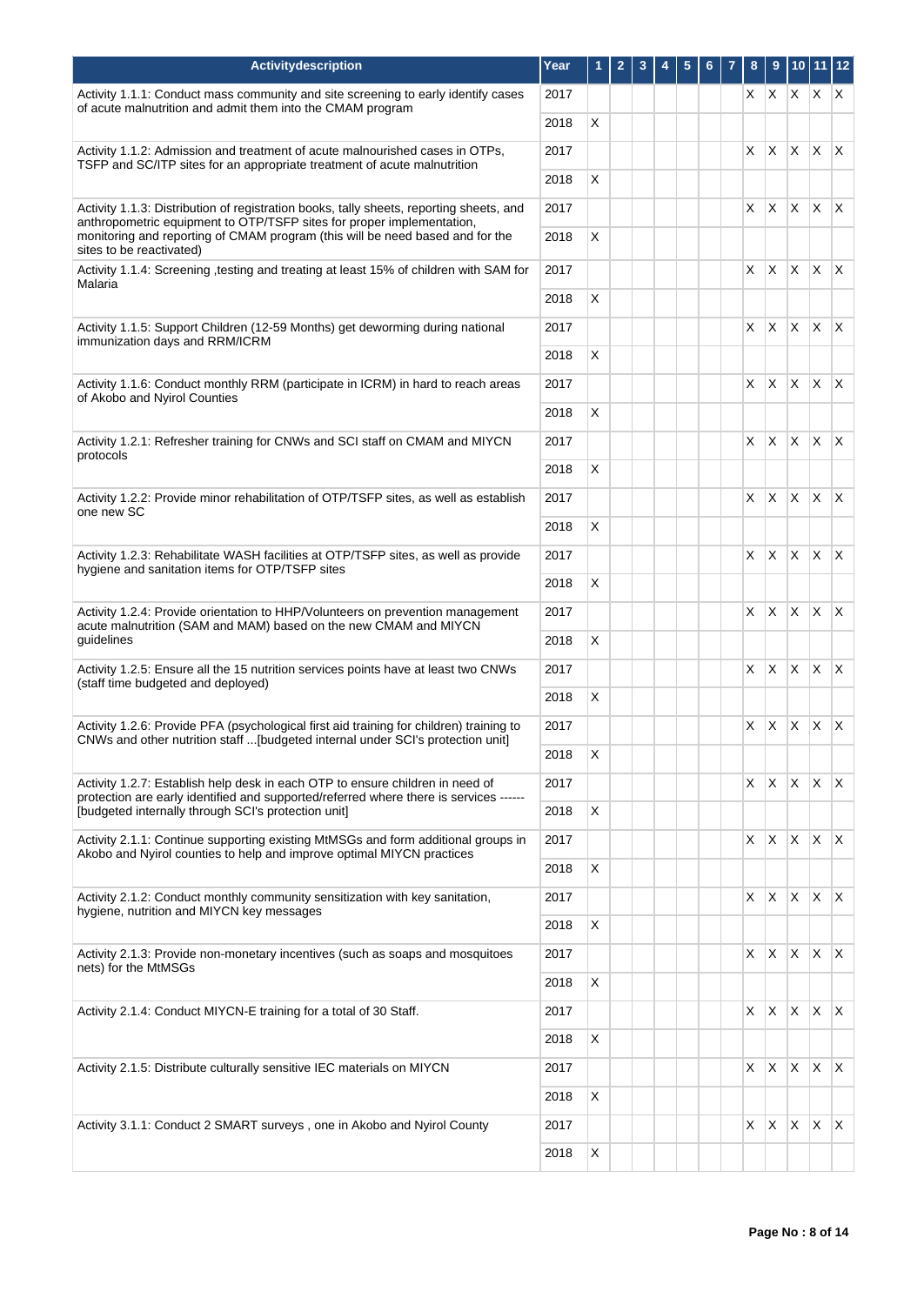| Activity 3.1.2: Continue conducting Nutrition Surveillance across the nutrition<br>services points (project area) | 2017 |   |  |  |  | х | X. | X. | X. |  |
|-------------------------------------------------------------------------------------------------------------------|------|---|--|--|--|---|----|----|----|--|
|                                                                                                                   | 2018 | x |  |  |  |   |    |    |    |  |
| Activity 3.1.3: Number of Compile and submited NIS reports to the nutrition cluster,<br>CHD and SMoH              | 2017 |   |  |  |  | X | X  | X  | X  |  |
|                                                                                                                   | 2018 | Χ |  |  |  |   |    |    |    |  |

# **OTHER INFO**

# **Accountability to Affected Populations**

SCI has its own accountability systems, founded on Humanitarian Accountability Partnership Standards on accountability and quality management, and Inter-Agency Standing Committee (IASC) recommended principles and values. For this project, SCI will conduct community sensitization and information sharing sessions on project activities with girls, boys, women and men, together with community and government leaders at the onset of implementation, to ensure communities are well informed about the project and to receive feedback from beneficiaries and communities. SCI will seek and consider the views of beneficiaries and community members throughout the project to ensure that their feedback and complaints are addressed in an effective and timely manner. SCI has an established complaint response mechanism (CRM) with two components a) beneficiary complaint/feedback collection mechanism and b) complaint handling and response mechanism.

# **Implementation Plan**

The proposed action considers i's advantages in terms of its operational presence, sectorial experience in health, nutrition, FSL, CRG and protection, as well as good partnership in Jonglei. At a national level, both operation and technical specialists will oversee the project in a coordinated way and provide the required level of technical backup to ensure quality and timely implementation of the project by organizing field visits and remote assistance where due necessary. At the field level sci will also coordinate with the state and county government of Jonglei, as well as beneficiaries and support their lead during the implementation of program activities.

#### **Coordination with other Organizations in project area**

**Name of the organization Areas/activities of collaboration and rationale** 

#### **Environment Marker Of The Project**

#### **Gender Marker Of The Project**

2b-The principal purpose of the project is to advance gender equality

#### **Justify Chosen Gender Marker Code**

Health and nutrition seeking behaviors of women, girls, men and boys are different and nutrition project activities will be designed according to cultural and society norms, considering the specific needs of women (including PLW), girls, boys and men. A primary focus of the project will be women who are the primary caregivers for infants and children and are influential in child care practices. Outreach to communities will strive to ensure women facing economic or social pressures do not present to health facilities late for services or treatment. Men, who are traditionally head of the household will be encouraged in joining the support groups, helping them to understand optimal MIYCN practices to be able to support mothers and caregivers. Through community consultations on project activities, women and men will be equally selected, consulted and involved in decision-making. The selection of community Health and Nutrition Volunteers (HHPs & CNVs) is through the Boma Health Initiative and will target both males and females. Data collected from the communities and health facilities will be disaggregated and analyzed by sex. Save the Children strives to ensure gender balance in its employment and trainings of staff and volunteers

#### **Protection Mainstreaming**

Households and their family members, mainly women and children that are vulnerable for to conflict, will benefit from the project from the awareness and capacity building capacity of the local communities and institutions on community based conflict mitigation and promotion of peace building. In addition to awareness and psycho-social treatments, households and their families who are affected and vulnerable to the ongoing conflict that could aggravate their malnutrition status will be supported from the basic services and livelihood assistances. As Nile hope and IMC are implementing partners in the area, SCI will work with close collaboration through establishing good referral mechanism, coordination meeting and completing. All SAM children with complication will be referred to SC lead by Nile hope and IMC .

## **Country Specific Information**

# **Safety and Security**

# **Access**

| <b>BUDGET</b> |
|---------------|
|               |

| $\mathsf{Code}$                    | <b>Budget Line Description</b>                |   |  | cost                  | D/S Quantity Unit Duration %<br>Recurran charged<br>lce: | <b>Ito CHF</b> | <b>Total Cost</b> |  |
|------------------------------------|-----------------------------------------------|---|--|-----------------------|----------------------------------------------------------|----------------|-------------------|--|
| 1. Staff and Other Personnel Costs |                                               |   |  |                       |                                                          |                |                   |  |
| 1.1                                | Director of Programme Development and Quality | D |  | $1 \mid 7,831$<br>.00 | 6                                                        | 4.00           | 1.879.44          |  |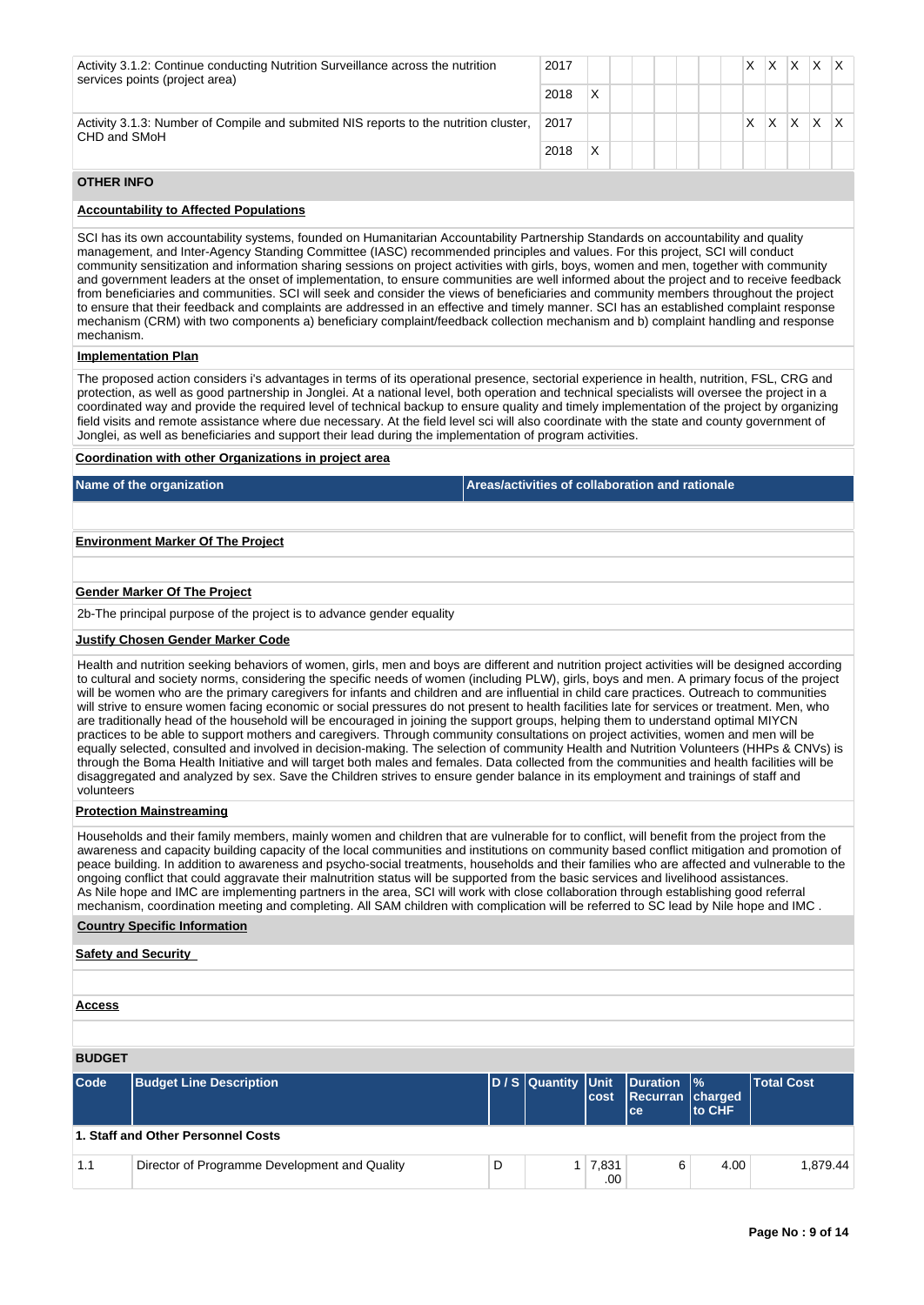|      | 5% Director of PDQ's (Juba Based International staff) salary, benefits and fringes cost will be charged as direct program cost for<br>6 months                                                                                                                                                                           |   |                             |    |       |           |
|------|--------------------------------------------------------------------------------------------------------------------------------------------------------------------------------------------------------------------------------------------------------------------------------------------------------------------------|---|-----------------------------|----|-------|-----------|
| 1.2  | Director of Programme Implementation                                                                                                                                                                                                                                                                                     | D | $1 \mid 10,51$<br>2.00      | 6  | 4.00  | 2,522.88  |
|      | 5% Director of Program Implementation's (Juba Based International staff) salary, benefits and fringes cost will be charged as<br>direct program cost for 6 months                                                                                                                                                        |   |                             |    |       |           |
| 1.3  | Programme Implementation Manager                                                                                                                                                                                                                                                                                         | D | $1 \overline{7,453}$<br>.00 | 6  | 4.00  | 1,788.72  |
|      | 5% Program Implementation Manager's (Juba Based International staff) salary, benefits and fringes cost will be charged as direct<br>program cost for 6 months                                                                                                                                                            |   |                             |    |       |           |
| 1.4  | Health and Nutrition Technical Specialist                                                                                                                                                                                                                                                                                | D | 1 6,547<br>.00              | 6  | 10.00 | 3,928.20  |
|      | 10% Health and Nutrition Technical Specialist's (Juba Based International staff) salary, benefits and fringes cost will be charged<br>as direct program cost for 6 months                                                                                                                                                |   |                             |    |       |           |
| 1.5  | <b>Emergency Nutrition Technical Specialist</b>                                                                                                                                                                                                                                                                          | D | $1 \vert 6, 547$<br>.00.    | 6  | 13.00 | 5,106.66  |
|      | 15% Emergency Nutrition Technical Specialist's (Juba Based International staff) salary, benefits and fringes cost will be charged<br>as direct program cost for 6 months                                                                                                                                                 |   |                             |    |       |           |
| 1.6  | Roving MEAL Manager                                                                                                                                                                                                                                                                                                      | D | $1 \ 6,527$<br>.00          | 6  | 4.00  | 1,566.48  |
|      | 10% Health and Nutrition Technical Specialist's (Juba Based International staff) salary, benefits and fringes cost will be charged<br>as Direct cost for 6 months                                                                                                                                                        |   |                             |    |       |           |
| 1.7  | Zonal Nutrition Program Manager (Roving Jonglei)                                                                                                                                                                                                                                                                         | D | $1 \vert 6, 527$<br>.00     | 6  | 9.00  | 3,524.58  |
|      | 10% Zonal Nutrition Program Manager's (Field Based International staff) salary, benefits and fringes cost will be charged as<br>direct program cost for 6 months. This person will oversee and coordinate the project implementation, and liaise with the SMoH<br>in Jonglei                                             |   |                             |    |       |           |
| 1.8  | Nutrittion Program Manager                                                                                                                                                                                                                                                                                               | D | $1 \vert 6,527$<br>.00.     | 6  | 45.00 | 17,622.90 |
|      | 10% Zonal Nutrition Program Manager's (Field Based International staff) salary, benefits and fringes cost will be charged as<br>direct program cost for 6 months. This person will be primarily responsible for the implementation of the project, provision of<br>training, supervision, site monitoring and reporting. |   |                             |    |       |           |
| 1.9  | <b>SCUK HQ Technical support (Nutrition)</b>                                                                                                                                                                                                                                                                             | D | 1 266.0<br>$\Omega$         | 10 | 95.00 | 2,527.00  |
|      | 100% SCUK Technical Adviser's salary, benefit and fringe benefits at a daily rate of \$266 for 10 days will be charged under this<br>project as direct cost                                                                                                                                                              |   |                             |    |       |           |
| 1.10 | Advocacy & Policy Director                                                                                                                                                                                                                                                                                               | D | 1 6,073<br>.00              | 6  | 8.00  | 2,915.04  |
|      | 10% Advocacy and Policy Director's (Juba Based National staff) salary, benefits and fringes cost will be charged as direct<br>program cost for 6 months.                                                                                                                                                                 |   |                             |    |       |           |
| 1.11 | Senior MIYCN Technical Coordinator                                                                                                                                                                                                                                                                                       | D | $1 \mid 1,560$<br>.00       | 6  | 15.00 | 1,404.00  |
|      | 20% Senior MIYCN Technical Coordinator's (Juba Based National staff) salary, benefits and fringes cost will be charged as direct<br>program cost for 6 months. This person will be primarily responsible for the technical oversight of the MIYCN activities and<br>integration into the CMAM program                    |   |                             |    |       |           |
| 1.12 | Health and Nutrition Information Coordinator                                                                                                                                                                                                                                                                             | D | $1 \mid 1,560$<br>.00       | 6  | 9.00  | 842.40    |
|      | 10% Health and Nutrition Information Coordinator's (Juba Based National staff) salary, benefits and fringes cost will be charged<br>as direct program cost for 6 months. This person will be responsible for the receiving, compilation and reporting of nutrition<br>information.                                       |   |                             |    |       |           |
| 1.13 | <b>Survey Officers</b>                                                                                                                                                                                                                                                                                                   | D | $2 \mid 1,418$<br>.00.      | 6  | 20.00 | 3,403.20  |
|      | 30% two survey officers' (Roving, National staff) salary, benefits and fringes cost will be charged as direct program cost for 6<br>months. They will support the planning, conduct and reporting of the two SMART surveys, and the nutrition surveillance activities.                                                   |   |                             |    |       |           |
| 1.14 | <b>County Assistant Nutrition Manager</b>                                                                                                                                                                                                                                                                                | D | $2 \mid 2,588$<br>.00       | 6  | 45.00 | 13,975.20 |
|      | 50% two County Assistant Nutrition Managers' (field Based National staff) salary, benefits and fringes cost will be charged as<br>direct program cost for 6 months. They will be responsible for coordinating the emergency nutrition interventions in their<br>respective counties                                      |   |                             |    |       |           |
| 1.15 | <b>CMAM Officers</b>                                                                                                                                                                                                                                                                                                     | D | 2   892.0<br>0              | 6  | 35.00 | 3,746.40  |
|      | 50% two CMAM Officers' (field Based National staff) salary, benefits and fringes cost will be charged as direct program cost for 6<br>months. They will be responsible supervising OTP/TSFP sites, proving refresher training for CNWs, following and reporting<br>services from the nutrition services points.          |   |                             |    |       |           |
| 1.16 | <b>MIYCN Officers</b>                                                                                                                                                                                                                                                                                                    | D | 2 892.0<br>0                | 6  | 35.00 | 3,746.40  |
|      | 50% two MIYCN Officers' (field Based National staff) salary, benefits and fringes cost will be charged as direct program cost for 6<br>months. They will be responsible selecting, and training MtMSG, promotion of MIYCN, and community sensitization, as well as<br>integration of WASH into the nutrition services    |   |                             |    |       |           |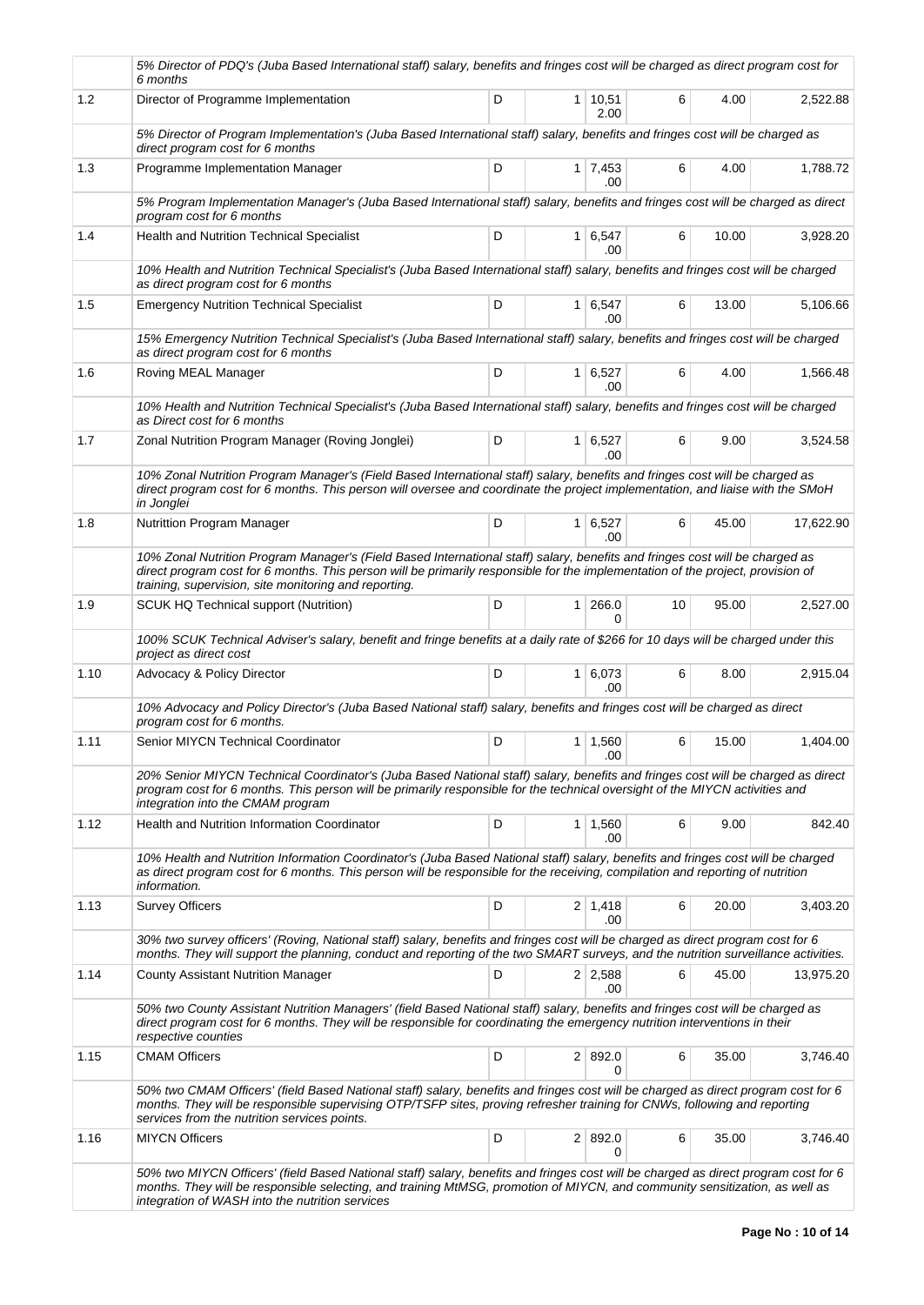| 1.17 | <b>CNWs (Community Nutrition Workers)</b>                                                                                                                                                                                                                                                                                                                                                                                                                                                                                                                                                                                                                                                                                   | D                                                                                                                                                                                                                                                                                                                                                 |                 | 30 552.0              | 6            | 55.00  | 54,648.00  |  |  |  |  |
|------|-----------------------------------------------------------------------------------------------------------------------------------------------------------------------------------------------------------------------------------------------------------------------------------------------------------------------------------------------------------------------------------------------------------------------------------------------------------------------------------------------------------------------------------------------------------------------------------------------------------------------------------------------------------------------------------------------------------------------------|---------------------------------------------------------------------------------------------------------------------------------------------------------------------------------------------------------------------------------------------------------------------------------------------------------------------------------------------------|-----------------|-----------------------|--------------|--------|------------|--|--|--|--|
|      | 75% of 30 CNWs' (site based National staff) salary, benefits and fringes cost will be charged as direct program cost for 6 months.<br>They will be responsible for running OTP/TSFP sites                                                                                                                                                                                                                                                                                                                                                                                                                                                                                                                                   |                                                                                                                                                                                                                                                                                                                                                   |                 |                       |              |        |            |  |  |  |  |
| 1.18 | <b>SC Nurses</b>                                                                                                                                                                                                                                                                                                                                                                                                                                                                                                                                                                                                                                                                                                            | D                                                                                                                                                                                                                                                                                                                                                 |                 | 2   552.0<br>0        | 6            | 75.00  | 4,968.00   |  |  |  |  |
|      | 75% of 2 SC nurses' (site based National staff) salary, benefits and fringes cost will be charged as direct program cost for 6<br>months. They will be responsible for running SC                                                                                                                                                                                                                                                                                                                                                                                                                                                                                                                                           |                                                                                                                                                                                                                                                                                                                                                   |                 |                       |              |        |            |  |  |  |  |
| 1.19 | <b>Clinical Officers for SC</b>                                                                                                                                                                                                                                                                                                                                                                                                                                                                                                                                                                                                                                                                                             | D                                                                                                                                                                                                                                                                                                                                                 | 1 <sup>1</sup>  | 552.0<br>$\Omega$     | 6            | 100.00 | 3,312.00   |  |  |  |  |
|      | 100% of one clinical officer's (site based National staff) salary, benefits and fringes cost will be charged as direct program cost for<br>6 months. This person will be responsible for clinical oversight of the SC                                                                                                                                                                                                                                                                                                                                                                                                                                                                                                       |                                                                                                                                                                                                                                                                                                                                                   |                 |                       |              |        |            |  |  |  |  |
| 1.20 | Cleaners- OTP/TSFP                                                                                                                                                                                                                                                                                                                                                                                                                                                                                                                                                                                                                                                                                                          | D                                                                                                                                                                                                                                                                                                                                                 |                 | 16 440.0<br>0         | 6            | 50.00  | 21,120.00  |  |  |  |  |
|      | 50% of 16 cleaners' (15 OTP/TSFP and 1 SC) (site based National staff) salary, benefits and fringes cost will be charged as<br>direct program cost for 6 months.                                                                                                                                                                                                                                                                                                                                                                                                                                                                                                                                                            |                                                                                                                                                                                                                                                                                                                                                   |                 |                       |              |        |            |  |  |  |  |
| 1.21 | Center Guards - OTP/TSFP                                                                                                                                                                                                                                                                                                                                                                                                                                                                                                                                                                                                                                                                                                    | D                                                                                                                                                                                                                                                                                                                                                 |                 | 30   440.0<br>0       | 6            | 35.00  | 27,720.00  |  |  |  |  |
|      | 50% of 32 guards' (site based National staff) salary, benefits and fringes cost will be charged as direct program for 6 months.                                                                                                                                                                                                                                                                                                                                                                                                                                                                                                                                                                                             |                                                                                                                                                                                                                                                                                                                                                   |                 |                       |              |        |            |  |  |  |  |
| 1.22 | Incentives for Home Health Promoters                                                                                                                                                                                                                                                                                                                                                                                                                                                                                                                                                                                                                                                                                        | D                                                                                                                                                                                                                                                                                                                                                 |                 | 30   25.00            | 6            | 100.00 | 4,500.00   |  |  |  |  |
|      |                                                                                                                                                                                                                                                                                                                                                                                                                                                                                                                                                                                                                                                                                                                             | 100% monthly incentive costs at a rate of \$25 per month per HHP for 30 HHPs (2 per site) will be charged as direct program cost<br>for 6 months. These HHPs will be responsible for liaising the nutrition services points with the community, community<br>representatives, as well as support the MtMSG and community sensitization activities |                 |                       |              |        |            |  |  |  |  |
| 1.23 | International Staffs(CD,DPD, Finace director, HR<br>director, Security Director, Award director, Head of<br>logestic, Area PM)                                                                                                                                                                                                                                                                                                                                                                                                                                                                                                                                                                                              | S                                                                                                                                                                                                                                                                                                                                                 |                 | 8 31,88<br>9.00       | 6            | 1.00   | 15,306.72  |  |  |  |  |
|      | 8 International Staff (Field and Juba based) The cost is related to shared activities/tasks. This includes; Finance, Human<br>resources, Logistics, Award Management, The activities/tasks of these functions will benefit the whole Country office portfolio and<br>they are essential to guarantee that programs are run efficiently in compliance with best practice, global policies and donor and<br>national requirements/regulations. The time spent by each support staff will be recorded (and documented) via the SCI Effort<br>Reporting System (timesheet). It is budgeted at a total cost of \$76,533.60 for 6 Months.                                                                                         |                                                                                                                                                                                                                                                                                                                                                   |                 |                       |              |        |            |  |  |  |  |
| 1.24 | National Support staff salaries (Juba & Field based) (Feild PM<br>2, Logestic manger, Security officer 2, Finace officer, HR<br>coordinator, )                                                                                                                                                                                                                                                                                                                                                                                                                                                                                                                                                                              | S                                                                                                                                                                                                                                                                                                                                                 |                 | 16 15,26<br>3.00      | 6            | 3.00   | 43,957.44  |  |  |  |  |
|      | This is related to National staff in the country office and the field office in the 3 states. The cost is related to shared<br>activities/tasks. This includes; Finance, Human resources, Logistics, Award Management, Field office Operations Management,<br>The activities/tasks of these functions will benefit the whole Country office portfolio and they are essential to guarantee that<br>programs are run efficiently in compliance with best practice, global policies and donor and national requirements/regulations.<br>The time spent by each support staff will be recorded (and documented) via the SCI Effort Reporting System (timesheet). It is<br>budgeted at a total cost of \$43,957.44 for 6 Months. |                                                                                                                                                                                                                                                                                                                                                   |                 |                       |              |        |            |  |  |  |  |
|      | <b>Section Total</b>                                                                                                                                                                                                                                                                                                                                                                                                                                                                                                                                                                                                                                                                                                        |                                                                                                                                                                                                                                                                                                                                                   |                 |                       |              |        | 246,031.66 |  |  |  |  |
|      | 2. Supplies, Commodities, Materials                                                                                                                                                                                                                                                                                                                                                                                                                                                                                                                                                                                                                                                                                         |                                                                                                                                                                                                                                                                                                                                                   |                 |                       |              |        |            |  |  |  |  |
| 2.1  | Conduct mass community and site screening to early identify<br>cases of acute malnutrition and admit them into the CMAM<br>program                                                                                                                                                                                                                                                                                                                                                                                                                                                                                                                                                                                          | D                                                                                                                                                                                                                                                                                                                                                 |                 | $2 \mid 5,803$<br>.10 | 6            | 60.00  | 41,782.32  |  |  |  |  |
|      | 65% direct program cost for conducting nutrition screening cost will be charged under this project a rate of 1522 per county per<br>month for six months to cover costs of purchase MtMSG materials; like mats, children playing materials, demonstration banners,<br>meeting venue sitting materials, radio, and etc.                                                                                                                                                                                                                                                                                                                                                                                                      |                                                                                                                                                                                                                                                                                                                                                   |                 |                       |              |        |            |  |  |  |  |
| 2.2  | Admission and treatment of acute malnourished cases in<br>OTPs, TSFP and SC/ITP provided appropriate treatment                                                                                                                                                                                                                                                                                                                                                                                                                                                                                                                                                                                                              | D                                                                                                                                                                                                                                                                                                                                                 | 15 <sup>1</sup> | 583.0<br>0            | 6            | 70.00  | 36,729.00  |  |  |  |  |
|      | 55% direct program cost for admission and treatment of acute malnourished cases in OTPs, TSFP and SC/ITP will be charged<br>under this project a rate of 583.33 per OTP/TSFP site per month for six months. The cost items under this activity include Buffer<br>stock OTP/SC Supplies (\$20,000), OTP /SFP Nutrition - Basic Furniture, Medical Equipment OTP (\$1500) and establish one new<br>SC (\$10,000)                                                                                                                                                                                                                                                                                                              |                                                                                                                                                                                                                                                                                                                                                   |                 |                       |              |        |            |  |  |  |  |
| 2.3  | Distribution of OTP and TSFP Tools from the revised CMAM<br>guideline for proper implementation, monitoring and reporting                                                                                                                                                                                                                                                                                                                                                                                                                                                                                                                                                                                                   | D                                                                                                                                                                                                                                                                                                                                                 |                 | $2 \mid 2,125$<br>.00 | 2            | 66.00  | 5,610.00   |  |  |  |  |
|      | 50% direct program cost for distribution of registration books, tally sheets, reporting sheets, and anthropometric equipment will be<br>charged under this project a rate of 2125 per county twice during the project period. The cost items under this activity include<br>Transportation cost (chartered flight) (\$4000), and loading and unloading costs (\$250)                                                                                                                                                                                                                                                                                                                                                        |                                                                                                                                                                                                                                                                                                                                                   |                 |                       |              |        |            |  |  |  |  |
| 2.4  | Screening , Testing and treating Girls and Boys (6-59 Months)<br>for Malaria                                                                                                                                                                                                                                                                                                                                                                                                                                                                                                                                                                                                                                                | D                                                                                                                                                                                                                                                                                                                                                 |                 | 2 486.0<br>0          | $\mathbf{1}$ | 100.00 | 972.00     |  |  |  |  |
|      | 100% direct program cost for Screening , Testing and treating Girls and Boys (6-59 Months) for Malaria will be charged under<br>this project a rate of 517.5 per county. The cost items under this activity includes purchase of RDT kit (\$270), and training of<br>CNWs on RDT (\$765)                                                                                                                                                                                                                                                                                                                                                                                                                                    |                                                                                                                                                                                                                                                                                                                                                   |                 |                       |              |        |            |  |  |  |  |
| 2.5  | Support Children (12-59 Months) get deworming during<br>national immunization days                                                                                                                                                                                                                                                                                                                                                                                                                                                                                                                                                                                                                                          | D                                                                                                                                                                                                                                                                                                                                                 |                 | $2 \mid 1,200$<br>.00 | 1            | 85.00  | 2,040.00   |  |  |  |  |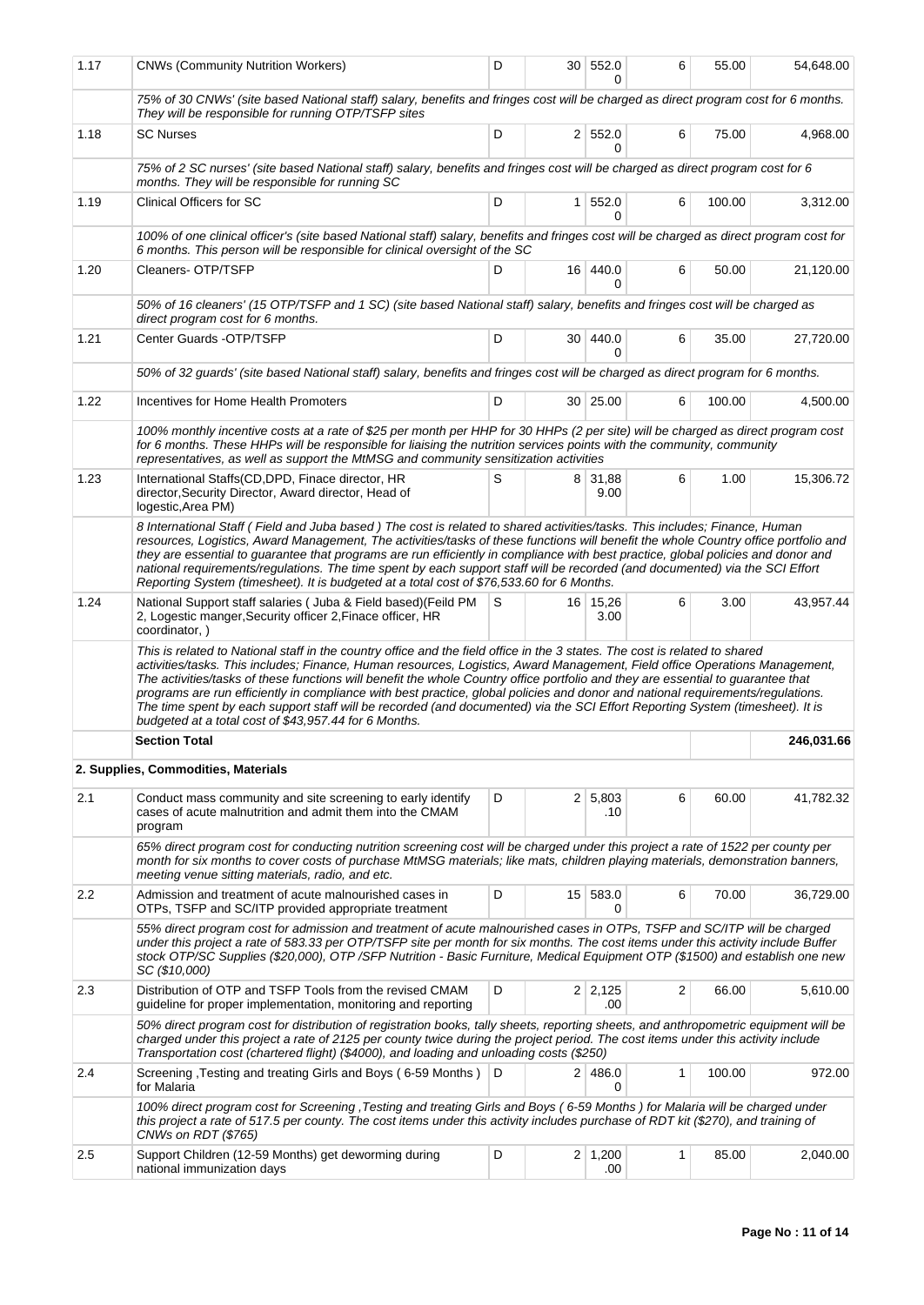|              | 100% direct program cost for supporting Children (12-59 Months) get deworming during national immunization days will be<br>charged under this project a rate of 1200 per county. The cost items under this activity includes logistics and transportation<br>support for up to 10 days                                                                                                                         |           |   |                        |   |        |            |
|--------------|----------------------------------------------------------------------------------------------------------------------------------------------------------------------------------------------------------------------------------------------------------------------------------------------------------------------------------------------------------------------------------------------------------------|-----------|---|------------------------|---|--------|------------|
| 2.6          | Conduct monthly RRM (participate in ICRM) in hard to reach<br>areas of Akobo and Nyirol Counties                                                                                                                                                                                                                                                                                                               | D         |   | $1 \mid 5,384$<br>.00  | 6 | 100.00 | 32,304.00  |
|              | 100% direct program cost to conduct RRM (participate in ICRM) cost will be charged under this project a rate of 5384 per mission<br>The cost items under this activity includes salary of nutrition Nurses (CNW) (\$10704), casuals (\$1200), and transportation cost<br>$(\$20,400)$                                                                                                                          |           |   |                        |   |        |            |
| $2.7\,$      | Refersher training for CNWs and SCI staff on CMAM and<br><b>MIYCN</b> protocols                                                                                                                                                                                                                                                                                                                                | D         |   | 30 65.00               | 1 | 100.00 | 1,950.00   |
|              | 75% direct program cost to conduct Refresher training for 30 CNWs and SCI staff on CMAM and MIYCN protocols will be<br>charged under this project a rate of \$65 per trainee. The cost items under this activity includes stationary, accommodation,<br>refreshment and hall rent                                                                                                                              |           |   |                        |   |        |            |
| 2.8          | Rehabilitate and establish OTP/SC/TSFP Sites                                                                                                                                                                                                                                                                                                                                                                   | D         |   | $2 \mid 7,500$<br>.00  | 2 | 46.00  | 13,800.00  |
|              | 45% direct program cost to conduct minor rehabilitation of existing OTP/TSFP sites will be charged under this project a rate of<br>7500 per county. The cost items include labour costs, purchase of local materials and local transportation                                                                                                                                                                  |           |   |                        |   |        |            |
| 2.9          | Rehabilitate WASH facilities at OTP/TSFP sites                                                                                                                                                                                                                                                                                                                                                                 | D         |   | $2 \mid 13,12$<br>5.00 | 1 | 50.00  | 13,125.00  |
|              | 50% direct program cost to Rehabilitate WASH facilities at OTP/TSFP sites will be charged under this project a rate of 13,125 per<br>county. The cost items include labour costs, purchase of local materials and local transportation                                                                                                                                                                         |           |   |                        |   |        |            |
| 2.10         | Continue supporting existing MtMSGs and form additional<br>groups in Akobo and Nyirol counties to help and improve<br>optimal MIYCN practices in Akobo and Nyirol.                                                                                                                                                                                                                                             | D         |   | 2 5,333<br>.00         | 6 | 40.00  | 25,598.40  |
|              | 75% direct program cost to support Continue supporting existing MtMSGs and form additional groups in Akobo and Nyirol<br>counties to help and improve optimal MIYCN practices in Akobo and Nyirol will be charged under this project a rate of 5333.33<br>per county per month. The cost items under this activity includes purchase of MtMSG material (\$3000), non-monetary incentives<br>for MtMSG (33,750) |           |   |                        |   |        |            |
| 2.11         | Conduct community sensitization every two months with key<br>sanitation, hygiene, nutrition and MIYCN key messages                                                                                                                                                                                                                                                                                             | D         |   | 2 5,100<br>.00         | 3 | 50.00  | 15,300.00  |
|              | 75% direct program cost to conduct community sensitization every two months with key sanitation, hygiene, nutrition and MIYCN<br>key messages a rate of 5100 per county per month. The cost items under this activity includes monetary (\$6750) and non-<br>monetary incentives (\$16,200) for HHPs, CHD staff and other community volunteers                                                                 |           |   |                        |   |        |            |
| 2.12         | Provide non-monetary incentives (such as soaps and<br>mosquitoes nets) for the MtMSGs                                                                                                                                                                                                                                                                                                                          | D         |   | $0$ 20.00              | 6 | 100.00 | 0.00       |
|              | 75% direct program cost to provide non-monetary incentives for MTMSG members a rate of 20 per volunteer per month. The cost<br>items under this activity includes purchase and distribution of items like soap, sugar etc.                                                                                                                                                                                     |           |   |                        |   |        |            |
| 2.13         | Conduct MIYCN-E training for a total of 30 Staff.                                                                                                                                                                                                                                                                                                                                                              | D         |   | 30   65.00             | 1 | 95.00  | 1,852.50   |
|              | 75% direct program cost to conduct an MIYCN training at a rate of \$65 per trainee. The cost items under this activity includes<br>stationary, refreshment, accommodation and hall rents                                                                                                                                                                                                                       |           |   |                        |   |        |            |
| 2.14         | Conduct 2 SMART surveys, one in Akobo and Nyirol County                                                                                                                                                                                                                                                                                                                                                        | D         |   | $2 \mid 19,75$<br>0.00 | 1 | 35.00  | 13,825.00  |
|              | 35% direct program cost to conduct two SMART survey at a rate of \$19,750 per survey . The cost items under this activity<br>includes salary of survey manager (\$7800), and operational cost of the survey (\$8000)                                                                                                                                                                                           |           |   |                        |   |        |            |
| 2.15         | Provide quarterly supportive supervision and monitoring visits<br>to OTP/TSFP sites to improve the functionality and the quality<br>of the services delivered in the sites                                                                                                                                                                                                                                     | D         |   | 3   4,110<br>.00       | 1 | 70.00  | 8,631.00   |
|              | 70% direct program cost to conduct joint supportive supervision and accountability a rate of \$4111 per visit.                                                                                                                                                                                                                                                                                                 |           |   |                        |   |        |            |
| 2.16         | UNICEF and WFP will provide nutrtion suplies                                                                                                                                                                                                                                                                                                                                                                   |           | 0 | 0.00                   | 0 | 0.00   | 0.00       |
|              | All Supplies fro OTP, (RUTF, Routine drugs and anthropometric measurement materials will be provided by UNICEF, and all<br>supplies for MAM like CSB+, CSB++, Sugar, RUSF and vegetable oil will be provided by WFP                                                                                                                                                                                            |           |   |                        |   |        |            |
|              | <b>Section Total</b>                                                                                                                                                                                                                                                                                                                                                                                           |           |   |                        |   |        | 213,519.22 |
| 3. Equipment |                                                                                                                                                                                                                                                                                                                                                                                                                |           |   |                        |   |        |            |
| NA.          | NA                                                                                                                                                                                                                                                                                                                                                                                                             | <b>NA</b> | 0 | 0.00                   | 0 | 0      | 0.00       |
|              | ΝA                                                                                                                                                                                                                                                                                                                                                                                                             |           |   |                        |   |        |            |
|              | <b>Section Total</b>                                                                                                                                                                                                                                                                                                                                                                                           |           |   |                        |   |        | 0.00       |
|              | 4. Contractual Services                                                                                                                                                                                                                                                                                                                                                                                        |           |   |                        |   |        |            |
| 4.1          | Premise costs (Juba)                                                                                                                                                                                                                                                                                                                                                                                           | S         |   | $1 \mid 47,24$<br>0.00 | 6 | 4.00   | 11,337.60  |
|              | The cost will take care of the country office premise cost to support the program, the program will therefore be required to<br>contribute towards the rental costs, the Electricity and water, the security costs and Internet cost of Central Office costs, It is<br>budgeted at \$14,172 for 12 months                                                                                                      |           |   |                        |   |        |            |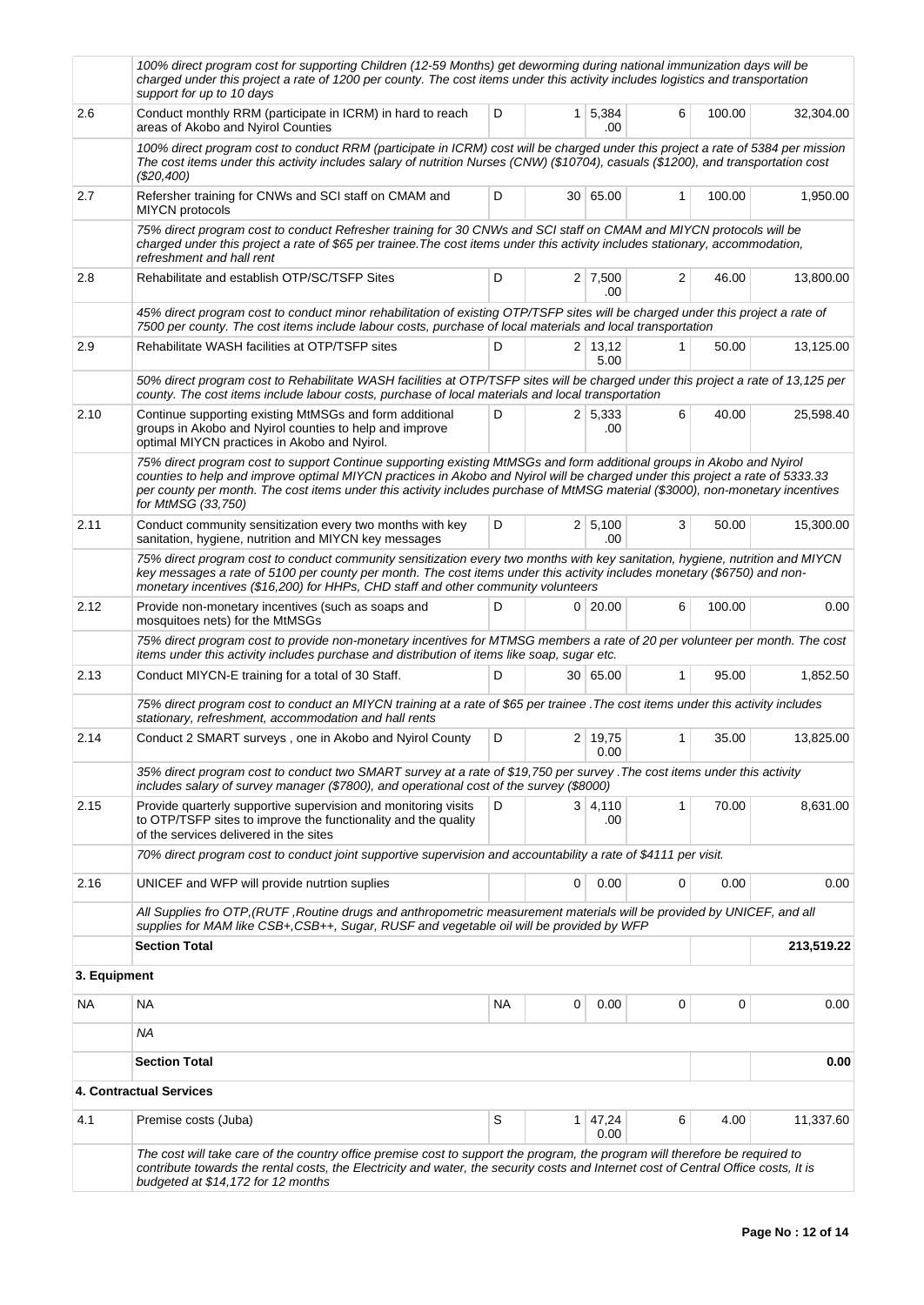| 4.2       | Premise costs (field)                                                                                                                                                                                                                                                                                                                                                                                                                            | S         |   | 3 15,74                | 6 | 4.00        | 11,337.12 |
|-----------|--------------------------------------------------------------------------------------------------------------------------------------------------------------------------------------------------------------------------------------------------------------------------------------------------------------------------------------------------------------------------------------------------------------------------------------------------|-----------|---|------------------------|---|-------------|-----------|
|           | The cost will take care of 3 field office premise cost including rental costs, Electricity, Water, Security and Internet cost of the field<br>office. It is budgeted at \$14,171.40 for 6 months.                                                                                                                                                                                                                                                |           |   | 6.00                   |   |             |           |
| 4.3       | Warehousing cost for 600 USD                                                                                                                                                                                                                                                                                                                                                                                                                     | D         |   | 1 200.0<br>0           | 6 | 42.00       | 504.00    |
|           | 45% warehousing cost at a monthly rate of 200% is budged for six months                                                                                                                                                                                                                                                                                                                                                                          |           |   |                        |   |             |           |
|           | <b>Section Total</b>                                                                                                                                                                                                                                                                                                                                                                                                                             |           |   |                        |   |             | 23,178.72 |
| 5. Travel |                                                                                                                                                                                                                                                                                                                                                                                                                                                  |           |   |                        |   |             |           |
| 5.1       | Flight, accommodation and per diem for program staff during<br>field visits                                                                                                                                                                                                                                                                                                                                                                      | D         |   | $2 \mid 1,333$<br>.00  | 6 | 70.00       | 11,197.20 |
|           | 70% local transportation cost for RRM/ICRM and program implementation is budged as support cost at a rate of \$1333 per<br>county per month                                                                                                                                                                                                                                                                                                      |           |   |                        |   |             |           |
| 5.2       | Program staff travel Costs                                                                                                                                                                                                                                                                                                                                                                                                                       | D         |   | 2 555.0<br>$\Omega$    | 9 | 70.00       | 6,993.00  |
|           | 75% Jube-field travels (program support) cost support is budgeted at a rate of \$550 per trip per person, 3 program staff will travel<br>from Juba to the field 3 times to each county during the project period                                                                                                                                                                                                                                 |           |   |                        |   |             |           |
| 5.3       | Support staff travel, lodging, capacity building (Juba)                                                                                                                                                                                                                                                                                                                                                                                          | S         | 0 | 0.00                   | 0 | 0.00        | 0.00      |
|           | This cost will cover the monitoring visits of support function staff (HR, Award, Logistic, Finance, Admin. Etc.) aim to guarantee<br>that policies and procedure are in place and constantly adopted. It is budgeted at a total cost of \$6,377.76 for 6 months                                                                                                                                                                                  |           |   |                        |   |             |           |
| 5.4       | Vehicle & transport costs (Juba)                                                                                                                                                                                                                                                                                                                                                                                                                 | S         |   | 4 17,71<br>4.00        | 6 | 1.00        | 4,251.36  |
|           | The shared vehicle and transport cost will support the country office This is cost associated with vehicle usage for general<br>tasks/activities that benefit the entire country office portfolio and for which the Country Office could not operate effectively without.<br>This will include fuel, maintenance, registration and insurance costs that benefit the whole country office portfolio. It is budgeted<br>at \$4,251.36 for 6 months |           |   |                        |   |             |           |
| 5.5       | Vehicle & transport costs (Field)                                                                                                                                                                                                                                                                                                                                                                                                                | S         |   | $4 \mid 17,71$<br>4.00 | 6 | 1.00        | 4,251.36  |
|           | The shared vehicle and transport cost will support programme implementation in the field, This is cost associated with vehicle<br>usage for program delivery activities This will include fuel, maintenance, registration and insurance costs that benefit the whole<br>country office portfolio. It is budgeted at \$4,251.36 for 6 months                                                                                                      |           |   |                        |   |             |           |
| 5.6       | Office supplies (Juba)                                                                                                                                                                                                                                                                                                                                                                                                                           | S         |   | $1 \mid 21,26$<br>0.00 | 6 | 4.00        | 5,102.40  |
|           | The cost will take care of the country office running cost, administration material, other consumables<br>. It is budgeted at \$6,378.00 for 6 months                                                                                                                                                                                                                                                                                            |           |   |                        |   |             |           |
| 5.7       | Office supplies (Field)                                                                                                                                                                                                                                                                                                                                                                                                                          | S         |   | 3 7,086<br>.00         | 6 | 4.00        | 5,101.92  |
|           | The cost will take care of the country office running cost, administration material, other consumables<br>. It is budgeted at \$6377.40 for 6 months                                                                                                                                                                                                                                                                                             |           |   |                        |   |             |           |
|           | <b>Section Total</b>                                                                                                                                                                                                                                                                                                                                                                                                                             |           |   |                        |   |             | 36,897.24 |
|           | 6. Transfers and Grants to Counterparts                                                                                                                                                                                                                                                                                                                                                                                                          |           |   |                        |   |             |           |
| <b>NA</b> | <b>NA</b>                                                                                                                                                                                                                                                                                                                                                                                                                                        | <b>NA</b> | 0 | 0.00                   | 0 | $\mathbf 0$ | 0.00      |
|           | <b>NA</b>                                                                                                                                                                                                                                                                                                                                                                                                                                        |           |   |                        |   |             |           |
|           | <b>Section Total</b>                                                                                                                                                                                                                                                                                                                                                                                                                             |           |   |                        |   |             | 0.00      |
|           | 7. General Operating and Other Direct Costs                                                                                                                                                                                                                                                                                                                                                                                                      |           |   |                        |   |             |           |
|           |                                                                                                                                                                                                                                                                                                                                                                                                                                                  |           |   |                        |   |             |           |